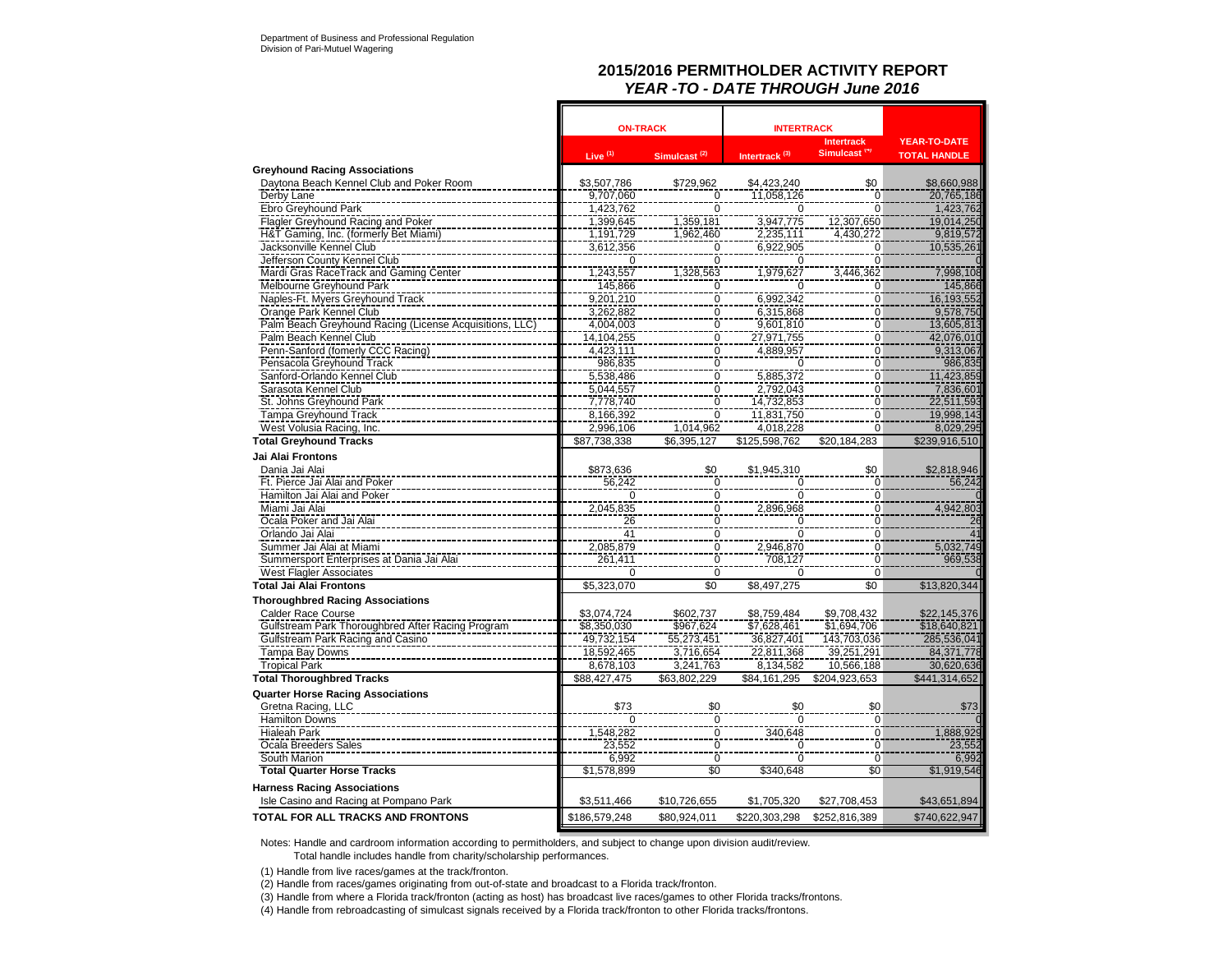## JULY 2015 PERMITHOLDER ACTIVITY REPORT

|                                                             | <b>ON-TRACK</b>                  |                                  | <b>INTERTRACK</b>                | <b>JULY</b>                      |               |
|-------------------------------------------------------------|----------------------------------|----------------------------------|----------------------------------|----------------------------------|---------------|
|                                                             |                                  |                                  |                                  | <b>Intertrack</b>                | <b>TOTAL</b>  |
|                                                             | Live $(1)$                       | Simulcast <sup>(2)</sup>         | Intertrack <sup>(3)</sup>        | Simulcast <sup>(4)</sup>         | <b>HANDLE</b> |
| <b>Greyhound Racing Associations</b>                        |                                  |                                  |                                  |                                  |               |
| Daytona Beach Kennel Club and Poker Room                    | \$0                              | \$0                              | \$0                              | \$0                              | \$0           |
| Derby Lane                                                  | $\overline{0}$                   | $\overline{0}$                   | $\overline{0}$                   | $\Omega$                         |               |
| Ebro Greyhound Park                                         | 486,097                          | $\overline{0}$                   | $\overline{0}$                   |                                  | 486,097       |
| <b>Flagler Greyhound Racing and Poker</b>                   | 320,257                          | 273,586                          | 950,737                          | 2,366,746                        | 3,911,327     |
| H&T Gaming, Inc. (formerly Bet Miami)                       | $\Omega$                         | $\mathbf 0$                      | $\Omega$                         | $\Omega$                         |               |
| Jacksonville Kennel Club                                    | 1,275,972                        | $\overline{0}$                   | 2,483,747                        | $\overline{0}$                   | 3,759,719     |
| Jefferson County Kennel Club                                | $\mathbf 0$                      | $\overline{0}$                   | 0                                | $\Omega$                         | $\Omega$      |
| Mardi Gras RaceTrack and Gaming Center                      | $\mathbf 0$<br>$\overline{0}$    | $\overline{0}$<br>$\overline{0}$ | $\overline{0}$<br>$\overline{0}$ | $\Omega$<br>$\overline{0}$       | O             |
| Melbourne Greyhound Park                                    |                                  | $\overline{0}$                   | $\overline{0}$                   |                                  |               |
| Naples-Ft. Myers Greyhound Track<br>Orange Park Kennel Club | $\overline{0}$<br>$\overline{0}$ | $\overline{0}$                   | $\overline{0}$                   | $\overline{0}$<br>$\overline{0}$ |               |
| Palm Beach Greyhound Racing (License Acquisitions, LLC)     | 1.417.862                        | $\overline{0}$                   | 3.424.557                        | $\overline{0}$                   | 4,842,419     |
| Palm Beach Kennel Club                                      |                                  |                                  |                                  | $\Omega$                         |               |
| Penn-Sanford (fomerly CCC Racing)                           | $\Omega$<br>891,881              | $\mathbf 0$<br>$\mathbf 0$       | 0<br>1,066,206                   | $\Omega$                         | 1,958,087     |
| Pensacola Greyhound Track                                   | 188,376                          | $\overline{0}$                   | 0                                | $\overline{0}$                   | 188,376       |
| Sanford-Orlando Kennel Club                                 | $\overline{0}$                   | $\overline{0}$                   | ō                                | $\overline{0}$                   |               |
| Sarasota Kennel Club                                        | $\overline{0}$                   | $\overline{0}$                   | $\overline{0}$                   | $\overline{0}$                   | $\Omega$      |
| St. Johns Greyhound Park                                    | $\overline{0}$                   | $\overline{0}$                   | $\overline{0}$                   | $\overline{0}$                   |               |
| <b>Tampa Greyhound Track</b>                                | 1.402.675                        | $\overline{0}$                   | 2.167.352                        | $\Omega$                         | 3.570.027     |
| West Volusia Racing, Inc.                                   | 710,184                          | 242,262                          | 695,781                          | $\Omega$                         | 1,648,227     |
| <b>Total Greyhound Tracks</b>                               | \$6,693,305                      | \$515,848                        | \$10.788.380                     | \$2,366,746                      | \$20,364,279  |
| Jai Alai Frontons                                           |                                  |                                  |                                  |                                  |               |
| Dania Jai Alai                                              | \$0                              | \$0                              | \$0                              | \$0                              | \$0           |
| Ft. Pierce Jai Alai and Poker                               | $\mathbf 0$                      | $\mathbf 0$                      | $\mathbf 0$                      | $\Omega$                         | $\Omega$      |
| Hamilton Jai Alai and Poker                                 | $\overline{0}$                   | $\overline{0}$                   | $\overline{0}$                   | $\overline{0}$                   |               |
| Miami Jai Alai                                              | $\pmb{0}$                        | 0                                | $\pmb{0}$                        | $\mathbf 0$                      | $\Omega$      |
| Ocala Poker and Jai Alai                                    | $\mathbf 0$                      | $\overline{0}$                   | $\overline{0}$                   | $\mathbf 0$                      | $\Omega$      |
| Orlando Jai Alai                                            | 41                               | $\overline{0}$                   | $\overline{0}$                   | $\mathbf 0$                      | 41            |
| Summer Jai Alai at Miami                                    | 402,855                          | $\mathbf 0$                      | 548,458                          | $\mathbf 0$                      | 951,313       |
| Summersport Enterprises at Dania Jai Alai                   | $\Omega$                         | $\Omega$                         | $\Omega$                         | $\Omega$                         |               |
| <b>Total Jai Alai Frontons</b>                              | \$402,896                        | \$0                              | \$548,458                        | \$0                              | \$951,354     |
| <b>Thoroughbred Racing Associations</b>                     |                                  |                                  |                                  |                                  |               |
| <b>Calder Race Course</b>                                   | \$0                              | \$0                              | \$0                              | \$0                              | \$0           |
| Gulfstream Park Thoroughbred After Racing Program           | 3.544.521                        | \$0                              | \$3,260,708                      | \$0                              | \$6,805,229   |
| Gulfstream Park Racing and Casino                           | 80,982                           | 4,882,237                        | 141.295                          | 13.109.848                       | 18,214,362    |
| <b>Tampa Bay Downs</b>                                      | 74.527                           | 471.920                          | 79.392                           | 4.979.092                        | 5,604,930     |
| <b>Tropical Park</b>                                        | $\Omega$                         | $\Omega$                         | $\Omega$                         | $\Omega$                         |               |
| <b>Total Thoroughbred Tracks</b>                            | \$3,700,030                      | \$5,354,158                      | \$3,481,395                      | \$18,088,939                     | \$30,624,522  |
| <b>Quarter Horse Racing Associations</b>                    |                                  |                                  |                                  |                                  |               |
| Gretna Racing, LLC                                          | \$0                              | \$0                              | \$0                              | \$0                              | \$0           |
| Gulfstream After Racing Program                             | ក                                | Ō                                | $\overline{0}$                   | $\Omega$                         | $\Omega$      |
| <b>Hialeah Park</b>                                         | $\Omega$                         | $\Omega$                         | $\overline{0}$                   | $\Omega$                         |               |
| South Marion Real Estate Holdings, LLC                      | 0                                | 0                                | 0                                | 0                                | $\mathbf 0$   |
|                                                             | $\overline{0}$                   |                                  | $\overline{0}$                   | $\Omega$                         |               |
| <b>Harness Racing Associations</b>                          |                                  |                                  |                                  |                                  |               |
| Isle Casino and Racing at Pompano Park                      | \$0                              | \$1,059,191                      | \$0                              | \$2,462,737                      | \$3,521,928   |
| <b>TOTAL FOR ALL TRACKS AND FRONTONS</b>                    | \$10,796,231                     | \$6,929,197                      | \$14,818,232                     | \$22,918,422                     | \$55,462,082  |
|                                                             |                                  |                                  |                                  |                                  |               |

Notes: Handle and cardroom information according to permitholders, and subject to change upon division audit/review. Total handle includes handle from charity/scholarship performances.

(1) Handle from live races/games at the track/fronton.

(2) Handle from races/games originating from out-of-state and broadcast to a Florida track/fronton.

(3) Handle from where a Florida track/fronton (acting as host) has broadcast live races/games to other Florida tracks/frontons.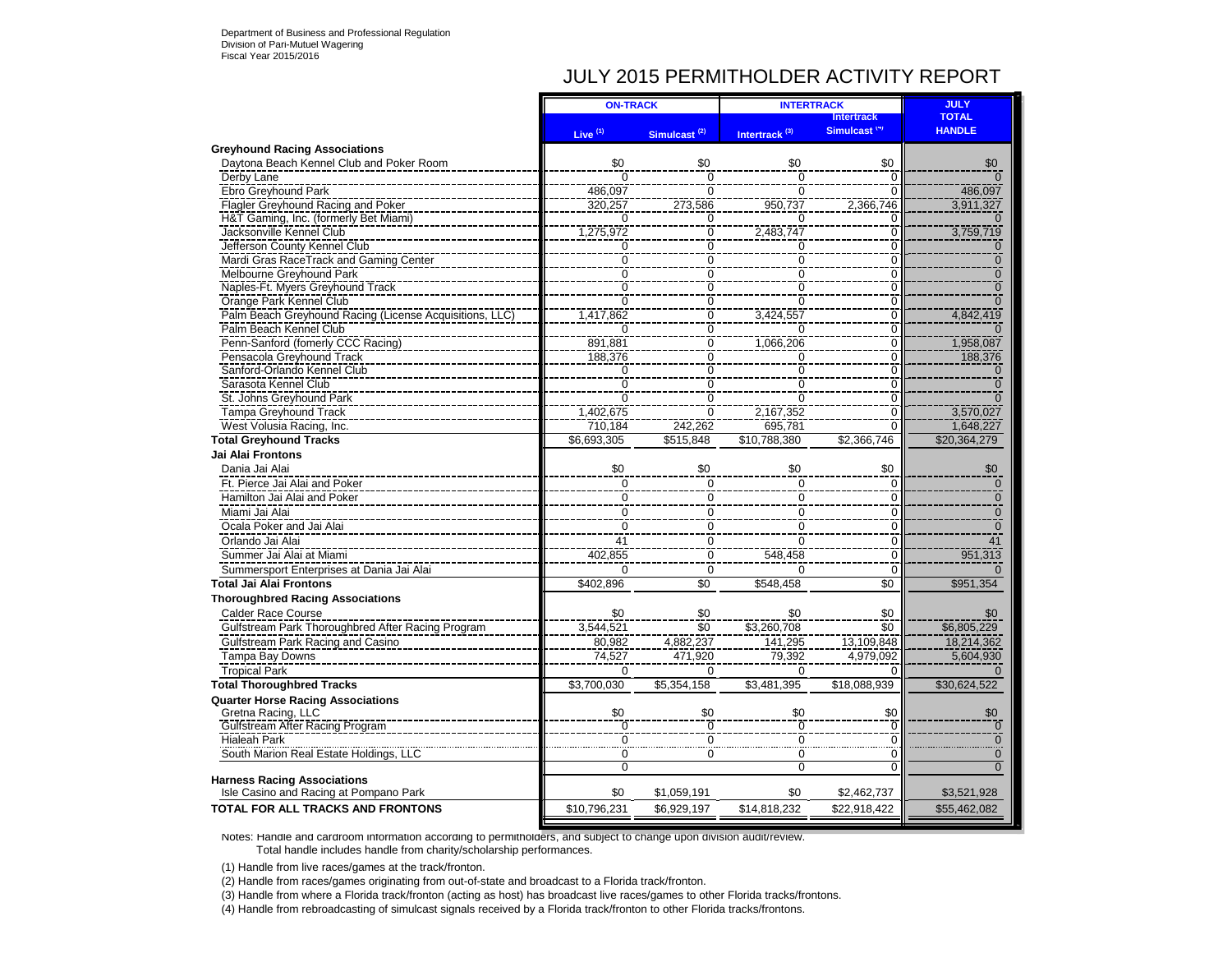### **AUGUST 2015 PERMITHOLDER ACTIVITY REPORT**

|                                                         | <b>ON-TRACK</b>     |                           | <b>INTERTRACK</b>         |                          |                     |
|---------------------------------------------------------|---------------------|---------------------------|---------------------------|--------------------------|---------------------|
|                                                         |                     |                           |                           | <b>Intertrack</b>        | <b>August</b>       |
|                                                         | Live <sup>(1)</sup> | Simulcast <sup>(2)</sup>  | Intertrack <sup>(3)</sup> | Simulcast <sup>(4)</sup> | <b>Total Handle</b> |
| <b>Greyhound Racing Associations</b>                    |                     |                           |                           |                          |                     |
| Daytona Beach Kennel Club and Poker Room                | \$0                 | \$0                       | \$0                       | \$0                      | \$0                 |
| Derby Lane                                              | $\Omega$            | $\overline{0}$            | 0                         | $\mathbf 0$              | $\Omega$            |
| Ebro Greyhound Park                                     | 285,269             | $\overline{0}$            | $\overline{0}$            | $\Omega$                 | 285,269             |
| Flagler Greyhound Racing and Poker                      | 313,757             | 245.019                   | 855.831                   | 2,226,732                | 3.641.339           |
| H&T Gaming, Inc. (formerly Bet Miami)                   | $\Omega$            | ō                         | $\Omega$                  | $\Omega$                 | n                   |
| Jacksonville Kennel Club                                | 1,265,708           | $\overline{0}$            | 2,434,563                 | 0                        | 3,700,271           |
| Jefferson County Kennel Club                            | 0                   | $\overline{0}$            | 0                         | 0                        | $\Omega$            |
| Mardi Gras RaceTrack and Gaming Center                  | $\overline{0}$      | $\overline{0}$            | $\overline{0}$            | $\overline{0}$           | $\overline{0}$      |
| Melbourne Greyhound Park                                | $\overline{0}$      | $\overline{0}$            | $\overline{0}$            | $\overline{0}$           | $\overline{0}$      |
| Naples-Ft. Myers Greyhound Track                        | $\overline{0}$      | $\overline{0}$            | $\overline{0}$            | $\overline{0}$           | $\overline{0}$      |
| Orange Park Kennel Club                                 | $\overline{0}$      | $\overline{0}$            | $\overline{0}$            | $\overline{0}$           | $\overline{0}$      |
| Palm Beach Greyhound Racing (License Acquisitions, LLC) | 1,378,363           | $\overline{0}$            | 3,249,258                 | $\overline{0}$           | 4,627,621           |
| Palm Beach Kennel Club                                  | $\Omega$            | $\overline{0}$            | $\Omega$                  | $\overline{0}$           | U                   |
| Penn-Sanford (fomerly CCC Racing)                       | 800.830             | $\overline{0}$            | 979.408                   | $\overline{0}$           | 1.780.238           |
| Pensacola Greyhound Track                               | 121,147             | $\mathbf 0$               | 0                         | 0                        | 121.147             |
| Sanford-Orlando Kennel Club                             | $\Omega$            | $\overline{0}$            | $\overline{0}$            | $\overline{0}$           | $\Omega$            |
| Sarasota Kennel Club                                    | $\overline{0}$      | $\overline{0}$            | $\overline{0}$            | $\overline{0}$           | $\overline{0}$      |
| St. Johns Greyhound Park                                | $\overline{0}$      | $\frac{8}{0}$             | $\overline{0}$            | $\overline{0}$           | $\overline{0}$      |
| <b>Tampa Greyhound Track</b>                            | 1,252,194           | $\overline{0}$            | 1,842,770                 | $\overline{0}$           | 3,094,964           |
| West Volusia Racing, Inc.                               | 512,049             | 198,961                   | 711,636                   | $\overline{0}$           | 1,422,646           |
| <b>Total Greyhound Tracks</b>                           | \$5,929,317         | \$443,980                 | \$10,073,467              | \$2,226,732              | \$18,673,495        |
| Jai Alai Frontons                                       |                     |                           |                           |                          |                     |
| Dania Jai Alai                                          | \$0                 | \$0                       | \$0                       | \$0                      | \$0                 |
| Ft. Pierce Jai Alai and Poker                           | $\mathbf 0$         | $\mathbf 0$               | $\mathbf 0$               | $\mathbf 0$              | $\overline{0}$      |
| Hamilton Jai Alai and Poker                             | $\mathbf 0$         | $\mathbf 0$               | $\mathbf 0$               | $\mathbf 0$              | $\mathbf 0$         |
| Miami Jai Alai                                          | $\mathbf 0$         | $\mathbf 0$               | $\mathbf 0$               | $\mathbf 0$              | $\overline{0}$      |
| Ocala Poker and Jai Alai                                | $\overline{0}$      | $\overline{0}$            | $\Omega$                  | $\mathbf 0$              | $\overline{0}$      |
| Orlando Jai Alai                                        | $\overline{0}$      | $\overline{\overline{0}}$ | $\Omega$                  | $\mathbf 0$              | $\Omega$            |
| Summer Jai Alai at Miami                                | 384,110             | $\Omega$                  | 488,395                   | 0                        | 872,505             |
| Summersport Enterprises at Dania Jai Alai               | $\Omega$            | $\overline{0}$            | $\Omega$                  | $\Omega$                 |                     |
| <b>Total Jai Alai Frontons</b>                          | \$384,110           | \$0                       | \$488,395                 | \$0                      | \$872,505           |
| <b>Thoroughbred Racing Associations</b>                 |                     |                           |                           |                          |                     |
|                                                         |                     |                           |                           |                          |                     |
| <b>Calder Race Course</b>                               | \$0                 | \$0                       | \$0                       | \$0                      | \$0                 |
| Gulfstream Park Thoroughbred After Racing Program       | \$3.703.262         | \$5.636                   | \$3.435.240               | \$6.106                  | \$7.150.244         |
| Gulfstream Park Racing and Casino                       | $\mathbf 0$         | 6,729,455                 | $\Omega$                  | 16,194,339               | 22.923.794          |
| Tampa Bay Downs                                         | $\Omega$            | 403,684                   | $\mathbf 0$               | 4,651,154                | 5,054,838           |
| <b>Tropical Park</b>                                    | $\Omega$            | $\Omega$                  | $\Omega$                  | <sup>0</sup>             |                     |
| <b>Total Thoroughbred Tracks</b>                        | \$3,703,262         | \$7.138.774               | \$3.435.240               | \$20,851,599             | \$35,128,876        |
| <b>Quarter Horse Racing Associations</b>                |                     |                           |                           |                          |                     |
| Gretna Racing, LLC                                      | \$0                 | \$0                       | \$0                       | \$0                      | \$0                 |
| <b>Hialeah Park</b>                                     | $\Omega$            | $\mathbf 0$               | 0                         | $\mathbf 0$              | $\Omega$            |
| <b>Total Quarter Horse Tracks</b>                       | $\overline{30}$     | $\overline{50}$           | $\overline{50}$           | \$0                      | \$0                 |
| <b>Harness Racing Associations</b>                      |                     |                           |                           |                          |                     |
| Isle Casino and Racing at Pompano Park                  | \$0                 | \$939,181                 | \$0                       | \$2,117,135              | \$3,056,316         |
| <b>TOTAL FOR ALL TRACKS AND FRONTONS</b>                | \$10.016.689        | \$8,521,935               | \$13,997,101              | \$25,195,466             | \$57,731,192        |
|                                                         |                     |                           |                           |                          |                     |

Notes: Handle and cardroom information according to permitholders, and subject to change upon division audit/review. Total handle includes handle from charity/scholarship performances.

(1) Handle from live races/games at the track/fronton.

(2) Handle from races/games originating from out-of-state and broadcast to a Florida track/fronton.

(3) Handle from where a Florida track/fronton (acting as host) has broadcast live races/games to other Florida tracks/frontons.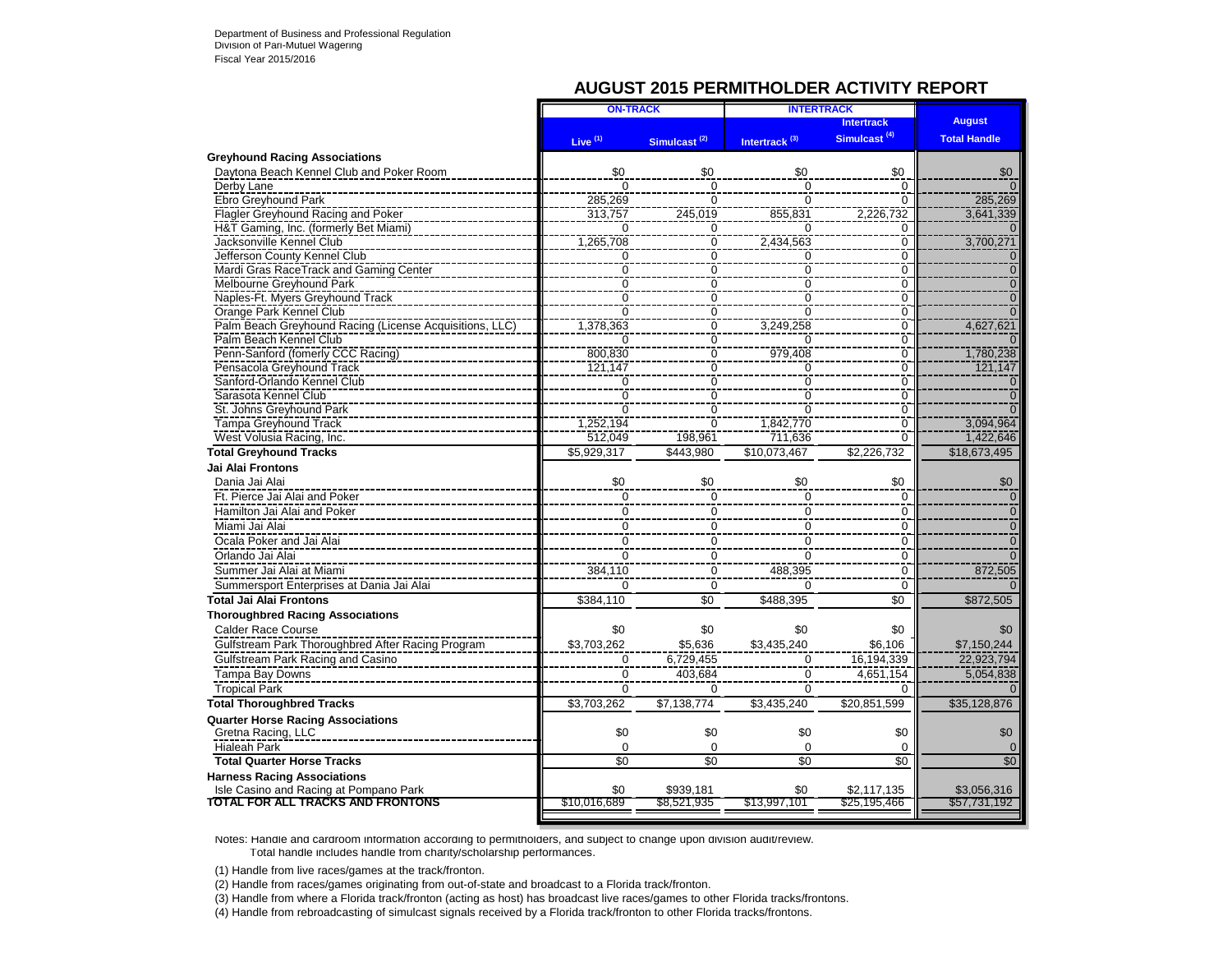### **September 2015 PERMITHOLDER ACTIVITY REPORT**

|                                                                              | <b>ON-TRACK</b>       |                          | <b>INTERTRACK</b>         | <b>SEPTEMBER</b>                              |                               |
|------------------------------------------------------------------------------|-----------------------|--------------------------|---------------------------|-----------------------------------------------|-------------------------------|
|                                                                              | Live $(1)$            | Simulcast <sup>(2)</sup> | Intertrack <sup>(3)</sup> | <b>Intertrack</b><br>Simulcast <sup>(4)</sup> | <b>TOTAL</b><br><b>HANDLE</b> |
| <b>Greyhound Racing Associations</b>                                         |                       |                          |                           |                                               |                               |
| Daytona Beach Kennel Club and Poker Room                                     | \$0                   | \$0                      | \$0                       | \$0                                           | \$0                           |
| Derby Lane                                                                   | $\overline{0}$        | Ō                        | $\overline{0}$            | $\overline{0}$                                |                               |
| Ebro Greyhound Park                                                          | 73,986                | $\overline{0}$           | $\overline{0}$            | $\overline{0}$                                | 73,986                        |
| Flagler Greyhound Racing and Poker                                           | 281,024               | 211,651                  | 790,738                   | 2,004,290                                     | 3,287,703                     |
| H&T Gaming, Inc. (formerly Bet Miami)                                        | $\Omega$              |                          |                           | $\mathbf 0$                                   |                               |
| Jacksonville Kennel Club                                                     | 1,070,676             | $\overline{0}$           | 2,004,595                 | $\overline{0}$                                | 3,075,271                     |
| Jefferson County Kennel Club                                                 | 0                     | $\overline{0}$           | 0                         | $\overline{0}$                                | $\mathbf{0}$                  |
| Mardi Gras RaceTrack and Gaming Center                                       | $\overline{0}$        | $\overline{0}$           | $\overline{0}$            | $\overline{0}$                                | $\overline{0}$                |
| <b>Melbourne Greyhound Park</b>                                              | $\overline{0}$        | $\overline{0}$           | $\overline{0}$            | $\overline{0}$                                | $\overline{0}$                |
| Naples-Ft. Myers Greyhound Track                                             | $\overline{0}$        | $\overline{0}$           | $\overline{0}$            | $\overline{0}$                                | $\overline{0}$                |
| Orange Park Kennel Club                                                      | 83,801                | $\overline{0}$           | 173,966                   | $\overline{0}$                                | 257,767                       |
| Palm Beach Greyhound Racing (License Acquisitions, LLC)                      | 1,207,778             | $\overline{0}$           | 2,927,995                 | $\overline{0}$                                | 4,135,773                     |
| Palm Beach Kennel Club                                                       | $\overline{0}$        | $\overline{0}$           | $\overline{0}$            | $\overline{0}$                                | $\Omega$                      |
| Penn-Sanford (fomerly CCC Racing)                                            | 681,555               | $\overline{0}$           | 740,448                   | $\overline{0}$                                | 1,422,003                     |
| Pensacola Greyhound Track                                                    | 66,900                | $\overline{0}$           | $\overline{0}$            | $\overline{0}$                                | 66,900                        |
| Sanford-Orlando Kennel Club                                                  | $\Omega$              | $\overline{0}$           | $\overline{0}$            | $\overline{0}$                                |                               |
| Sarasota Kennel Club                                                         | $\overline{0}$        | $\overline{0}$           | $\overline{0}$            | $\overline{0}$                                | $\overline{0}$                |
| St. Johns Greyhound Park                                                     | $\Omega$              | $\overline{0}$           | $\overline{0}$            | $\overline{0}$                                | $\Omega$                      |
| <b>Tampa Greyhound Track</b>                                                 | 1,322,454             | $\overline{0}$           | 1,925,820                 | $\overline{0}$                                | 3.248.274                     |
| West Volusia Racing, Inc.                                                    | 478.146               | 170,636                  | 741.230                   | $\Omega$                                      | 1,390,012                     |
| <b>Total Greyhound Tracks</b>                                                | \$5,266,319           | \$382,287                | \$9,304,792               | \$2.004.290                                   | \$16,957,689                  |
| Jai Alai Frontons                                                            |                       |                          |                           |                                               |                               |
| Dania Jai Alai                                                               | \$0                   | \$0                      | \$0                       | \$0                                           | \$0                           |
| Ft. Pierce Jai Alai and Poker                                                | $\Omega$              | 0                        | $\overline{0}$            | $\mathbf 0$                                   | $\Omega$                      |
| Hamilton Jai Alai and Poker                                                  | 0                     | $\mathbf 0$              | $\overline{0}$            | $\overline{0}$                                | $\mathbf{0}$                  |
| Miami Jai Alai                                                               | $\overline{0}$        | $\overline{0}$           | $\overline{0}$            | $\overline{0}$                                | $\overline{0}$                |
| Ocala Poker and Jai Alai                                                     | 0                     | 0                        | $\overline{0}$            | $\overline{0}$                                | $\mathbf{0}$                  |
| Orlando Jai Alai                                                             | $\overline{0}$        | $\mathbf 0$              | $\overline{0}$            | $\overline{0}$                                | $\Omega$                      |
| Summer Jai Alai at Miami                                                     | 356,308               | $\mathbf 0$              | 461,382                   | $\mathbf 0$                                   | 817,690                       |
| Summersport Enterprises at Dania Jai Alai                                    | $\Omega$              | $\Omega$                 | $\Omega$                  | $\Omega$                                      | $\Omega$                      |
| <b>Total Jai Alai Frontons</b>                                               | \$356,308             | $\overline{50}$          | \$461,382                 | $\overline{50}$                               | \$817,690                     |
| <b>Thoroughbred Racing Associations</b>                                      |                       |                          |                           |                                               |                               |
| <b>Calder Race Course</b>                                                    | \$0                   | \$0                      | \$0                       | \$0                                           | \$0                           |
| Gulfstream Park Thoroughbred After Racing Program                            | \$1,102,246           | \$961.989                | \$932,512                 | \$1,688,600                                   | \$4,685,347                   |
| Gulfstream Park Racing and Casino                                            | 0                     | 4,240,902                |                           | 10,170,809                                    | 14,411,712                    |
| <b>Hialeah Racing Association, LLC.</b>                                      | $\overline{0}$        | Ō                        | 0<br>$\overline{0}$       | $\overline{0}$                                | $\Omega$                      |
| Tampa Bay Downs                                                              | $\Omega$              | 299,051                  |                           | 3,229,486                                     | 3,528,538                     |
| <b>Tropical Park</b>                                                         | 2,182,890             | $\mathbf 0$              | 1,644,233                 | $\Omega$                                      | 3,827,122                     |
| <b>Total Thoroughbred Tracks</b>                                             |                       |                          |                           |                                               |                               |
|                                                                              | \$3,285,136           | \$5,501,942              | \$2,576,745               | \$15,088,896                                  | \$26,452,719                  |
| <b>Quarter Horse Racing Associations</b>                                     |                       |                          |                           |                                               |                               |
| Gretna Racing, LLC                                                           | \$0<br>$\overline{0}$ |                          |                           |                                               | \$0                           |
| <b>Hialeah Park</b>                                                          |                       | 0                        | 0                         | $\Omega$                                      | $\Omega$                      |
| <b>Total Quarter Horse Tracks</b>                                            | \$0                   |                          |                           |                                               | \$0                           |
| <b>Harness Racing Associations</b><br>Isle Casino and Racing at Pompano Park | $\Omega$              | 827,130                  | 0                         | 2,083,359                                     | 2,910,489                     |
| <b>TOTAL FOR ALL TRACKS AND FRONTONS</b>                                     | \$8,907,762.80        | \$6,711,359              | \$12,342,919              | \$19,176,545                                  | \$47,138,586                  |

Notes: Handle and cardroom information according to permitholders, and subject to change upon division audit/review. Total handle includes handle from charity/scholarship performances.

(1) Handle from live races/games at the track/fronton.

(2) Handle from races/games originating from out-of-state and broadcast to a Florida track/fronton.

(3) Handle from where a Florida track/fronton (acting as host) has broadcast live races/games to other Florida tracks/frontons.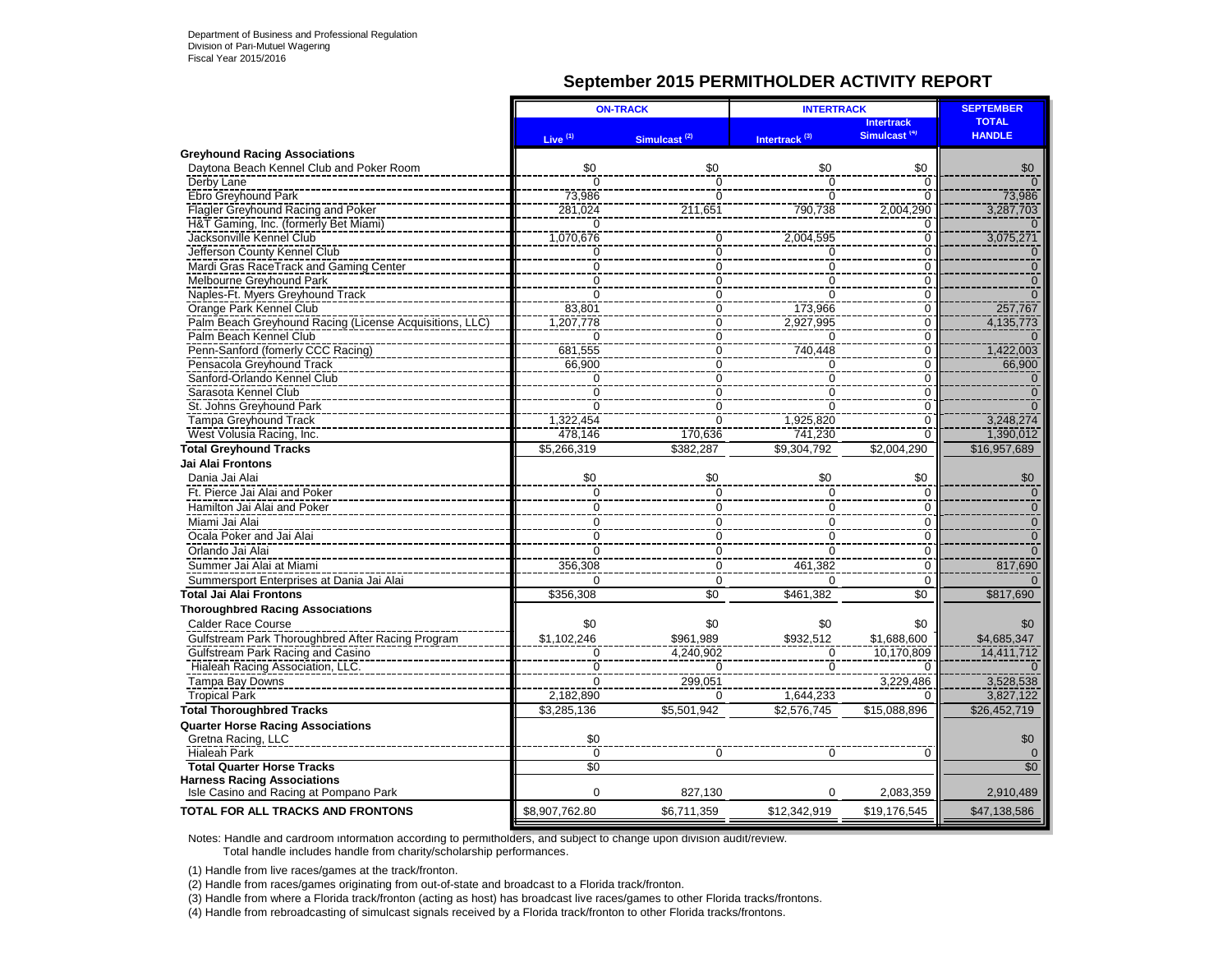### OCTOBER 2015 PERMITHOLDER ACTIVITY REPORT

|                                                         | <b>ON-TRACK</b> |                          | <b>INTERTRACK</b>         |                                               | <b>OCTOBER</b>                |
|---------------------------------------------------------|-----------------|--------------------------|---------------------------|-----------------------------------------------|-------------------------------|
|                                                         | Live $(1)$      | Simulcast <sup>(2)</sup> | Intertrack <sup>(3)</sup> | <b>Intertrack</b><br>Simulcast <sup>(4)</sup> | <b>TOTAL</b><br><b>HANDLE</b> |
| <b>Greyhound Racing Associations</b>                    |                 |                          |                           |                                               |                               |
| Daytona Beach Kennel Club and Poker Room                | \$0             | \$0                      | \$0                       | \$0                                           | \$0                           |
| Derby Lane                                              | $\overline{0}$  | $\overline{0}$           | $\overline{0}$            | $\overline{0}$                                | $\Omega$                      |
| Ebro Greyhound Park                                     | $\Omega$        | $\Omega$                 | 0                         | $\Omega$                                      | $\Omega$                      |
| Flagler Greyhound Racing and Poker                      | 253,387         | 227,210                  | 687,519                   | 2,074,634                                     | 3,242,750                     |
| H&T Gaming, Inc. (formerly Bet Miami)                   | $\Omega$        | $\Omega$                 | 0                         | $\Omega$                                      | $\Omega$                      |
| Jacksonville Kennel Club                                | $\overline{0}$  | $\overline{0}$           | $\overline{0}$            | $\overline{0}$                                | $\overline{0}$                |
| Jefferson County Kennel Club                            | $\Omega$        | $\Omega$                 | $\mathbf 0$               | $\mathbf 0$                                   | $\Omega$                      |
| Mardi Gras RaceTrack and Gaming Center                  | $\Omega$        | $\Omega$                 | $\Omega$                  | $\overline{0}$                                | $\Omega$                      |
| Melbourne Greyhound Park                                | $\overline{0}$  | $\overline{0}$           | $\overline{0}$            | 0                                             | $\Omega$                      |
| Naples-Ft. Myers Greyhound Track                        | 122,444         | Ō                        | 109,547                   | $\mathbf 0$                                   | 231,991                       |
| Orange Park Kennel Club                                 | 1,217,003       | $\overline{0}$           | 2,333,715                 | $\overline{0}$                                | 3,550,717                     |
| Palm Beach Greyhound Racing (License Acquisitions, LLC) | $\Omega$        | $\mathbf 0$              | $\Omega$                  | $\mathbf 0$                                   |                               |
| Palm Beach Kennel Club                                  | 1,341,505       | $\overline{0}$           | 3,292,923                 | $\overline{0}$                                | 4,634,428                     |
| Penn-Sanford (fomerly CCC Racing)                       | 728.894         | $\overline{0}$           | 771.038                   | $\overline{0}$                                | 1.499.933                     |
| Pensacola Greyhound Track                               | 13,077          | $\mathbf 0$              | 0                         | $\mathbf 0$                                   | 13,077                        |
| Sanford-Orlando Kennel Club                             | $\Omega$        | $\Omega$                 | $\overline{0}$            | $\overline{0}$                                | $\Omega$                      |
| Sarasota Kennel Club                                    | $\overline{0}$  | $\overline{0}$           | $\overline{0}$            | $\overline{0}$                                | $\Omega$                      |
| St. Johns Greyhound Park                                | $\overline{0}$  | ō                        | $\overline{0}$            | $\overline{0}$                                |                               |
| <b>Tampa Greyhound Track</b>                            | 1.403.212       | $\Omega$                 | 1,994,523                 | $\overline{0}$                                | 3.397.735                     |
| West Volusia Racing, Inc.                               | 484.989         | 211.034                  | 703.178                   | $\overline{0}$                                | 1.399.201                     |
| <b>Total Greyhound Tracks</b>                           | \$5,564,510     | \$438.244                | 59,892,442                | \$2,074,634                                   | \$17,969,830                  |
| <b>Jai Alai Frontons</b>                                |                 |                          |                           |                                               |                               |
| Dania Jai Alai                                          | \$0             | \$0                      | \$0                       | \$0                                           | \$0                           |
| Ft. Pierce Jai Alai and Poker                           | $\mathbf 0$     | $\mathbf 0$              | $\mathbf 0$               | 0                                             | $\mathbf{0}$                  |
| Hamilton Jai Alai and Poker                             | $\mathbf 0$     | $\mathbf 0$              |                           | $\mathbf 0$                                   |                               |
|                                                         |                 |                          | $\mathbf 0$               |                                               | $\mathbf{0}$                  |
| Miami Jai Alai                                          | $\mathbf 0$     | $\mathbf 0$              | 0<br>$\overline{0}$       | 0                                             | $\mathbf 0$                   |
| Ocala Poker and Jai Alai                                | $\Omega$        | $\Omega$                 |                           | 0                                             | $\overline{0}$                |
| Orlando Jai Alai                                        | $\Omega$        | $\Omega$                 | $\Omega$                  | $\Omega$                                      | $\Omega$                      |
| Summer Jai Alai at Miami                                | 382,122         | $\overline{0}$           | 509,522                   | $\overline{0}$                                | 891,644                       |
| Summersport Enterprises at Dania Jai Alai               | $\Omega$        | $\mathbf 0$              | $\Omega$                  | $\Omega$                                      |                               |
| <b>Total Jai Alai Frontons</b>                          | \$382,122       | $\overline{50}$          | \$509,522                 | $\overline{50}$                               | \$891,644                     |
| <b>Thoroughbred Racing Associations</b>                 |                 |                          |                           |                                               |                               |
| <b>Calder Race Course</b>                               | \$1,413,958     | \$365,267                | \$4,138,124               | \$6,274,140                                   | \$12,191,489                  |
| Gulfstream Park Thoroughbred After Racing Program       | \$0             | \$0                      | \$0                       | \$0                                           | \$0                           |
| Gulfstream Park Racing and Casino                       | $\mathbf 0$     | 3,846,121                | $\mathbf 0$               | 13,597,672                                    | 17,443,793                    |
| Tampa Bay Downs                                         | $\Omega$        | 267,269                  | $\Omega$                  | 2,990,519                                     | 3,257,788                     |
| <b>Tropical Park</b>                                    | 741,616         | $\Omega$                 | 626,979                   | 0                                             | 1,368,594                     |
| <b>Total Thoroughbred Tracks</b>                        | \$2,155,574     | \$4,478,657              | $\overline{4,}765,103$    | \$22,862,331                                  | \$34,261,664                  |
| <b>Quarter Horse Racing Associations</b>                |                 |                          |                           |                                               |                               |
| Gretna Racing, LLC                                      | \$0             | \$0                      | \$0                       | \$0                                           | \$0                           |
| <b>Hamilton Downs</b>                                   | Ō               | Ō                        | $\overline{0}$            | Ō                                             | $\overline{0}$                |
| Hialeah Park                                            | $\overline{0}$  | $\overline{0}$           | $\overline{0}$            | $\overline{0}$                                | $\overline{0}$                |
| South Marion                                            | $\Omega$        | $\Omega$                 | $\mathbf 0$               | $\mathbf 0$                                   | $\Omega$                      |
| <b>Total Quarter Horse Tracks</b>                       | \$0             | \$0                      | $\overline{50}$           | \$0                                           | \$0                           |
| <b>Harness Racing Associations</b>                      |                 |                          |                           |                                               |                               |
| Isle Casino and Racing at Pompano Park                  | \$185,376       | \$821,225                | \$71,577                  | \$2,074,051                                   | \$3,152,230                   |
| <b>TOTAL FOR ALL TRACKS AND FRONTONS</b>                | \$8,287,582     | \$5,738,126              | \$15,238,643              | \$27,011,016                                  | \$56,275,367                  |

Notes: Handle and cardroom information according to permitholders, and subject to change upon division audit/review. Total handle includes handle from charity/scholarship performances.

(1) Handle from live races/games at the track/fronton.

(2) Handle from races/games originating from out-of-state and broadcast to a Florida track/fronton.

(3) Handle from where a Florida track/fronton (acting as host) has broadcast live races/games to other Florida tracks/frontons.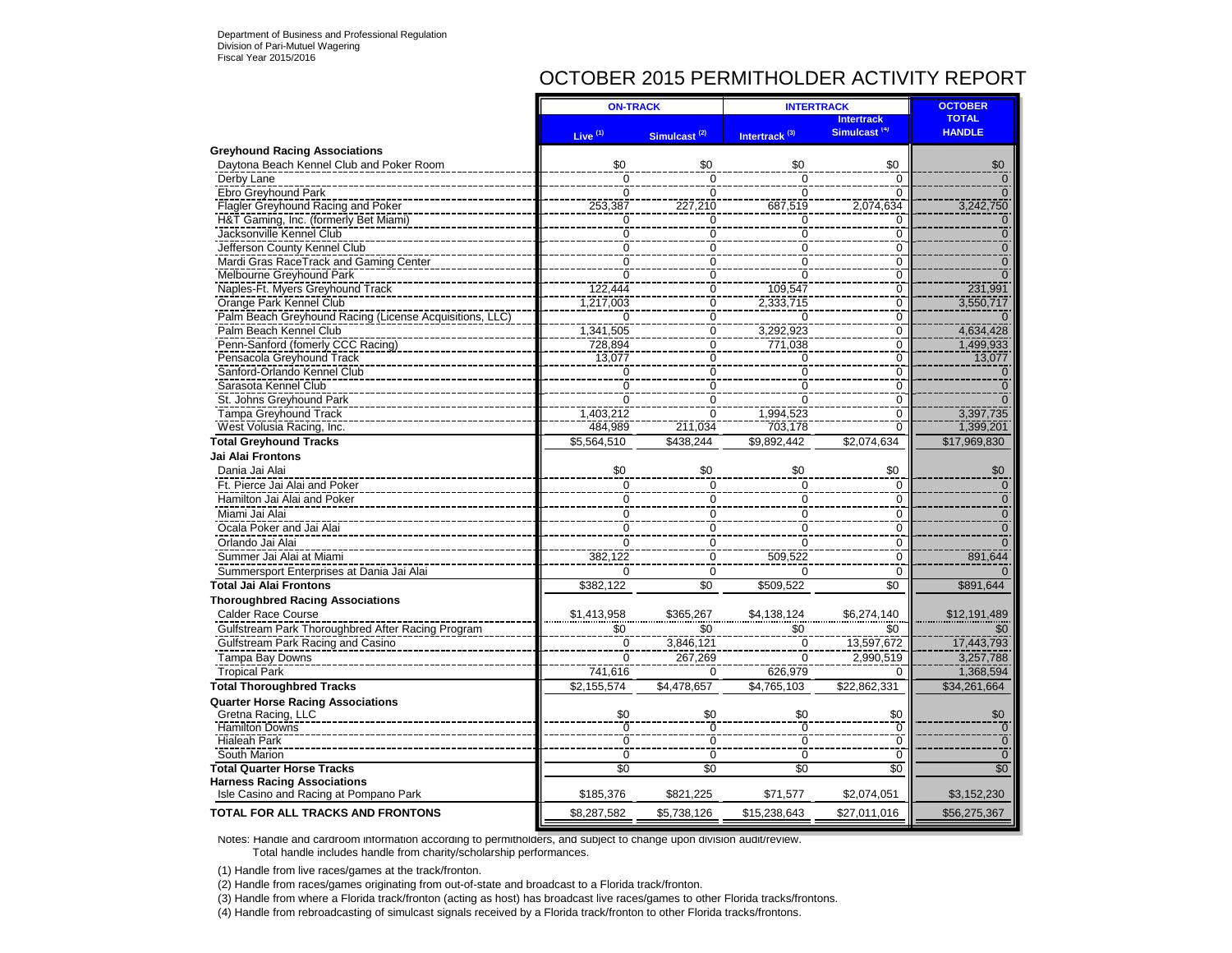### November 2015 PERMITHOLDER ACTIVITY REPORT

|                                                         | <b>ON-TRACK</b>     |                          | <b>INTERTRACK</b>         |                                               | <b>NOVEMBER</b>               |
|---------------------------------------------------------|---------------------|--------------------------|---------------------------|-----------------------------------------------|-------------------------------|
|                                                         | Live <sup>(1)</sup> | Simulcast <sup>(2)</sup> | Intertrack <sup>(3)</sup> | <b>Intertrack</b><br>Simulcast <sup>(4)</sup> | <b>TOTAL</b><br><b>HANDLE</b> |
| <b>Greyhound Racing Associations</b>                    |                     |                          |                           |                                               |                               |
| Daytona Beach Kennel Club and Poker Room                | \$0                 | \$0                      | \$0                       | \$0                                           | \$0                           |
| Derby Lane                                              | $\overline{0}$      | $\Omega$                 | $\Omega$                  | $\Omega$                                      | $\overline{0}$                |
| Ebro Greyhound Park                                     | $\frac{1}{0}$       | ō                        | $\overline{0}$            | $\overline{0}$                                | $\overline{0}$                |
| Flagler Greyhound Racing and Poker                      | $\mathbf 0$         | 214,358                  | $\mathbf 0$               | 1,855,017                                     | 2,069,375                     |
| H&T Gaming, Inc. (formerly Bet Miami)                   | $\overline{0}$      | 0                        | $\Omega$                  | $\Omega$                                      | $\Omega$                      |
| Jacksonville Kennel Club                                | $\overline{0}$      | $\overline{0}$           | $\overline{0}$            | $\overline{0}$                                | $\overline{0}$                |
| Jefferson County Kennel Club                            | 0                   | 0                        | 0                         | $\mathbf 0$                                   | $\overline{0}$                |
| Mardi Gras RaceTrack and Gaming Center                  | $\overline{0}$      | $\overline{0}$           | $\overline{0}$            | $\overline{0}$                                | $\overline{0}$                |
| Melbourne Greyhound Park                                | $\overline{0}$      | $\overline{0}$           | $\overline{0}$            | $\overline{0}$                                | $\overline{0}$                |
| Naples-Ft. Myers Greyhound Track                        | 827,885             | 0                        | 740,324                   | $\overline{0}$                                | 1,568,209                     |
| Orange Park Kennel Club                                 | 1.019.697           | $\overline{0}$           | 2.049.949                 | $\overline{0}$                                | 3,069,646                     |
| Palm Beach Greyhound Racing (License Acquisitions, LLC) | $\Omega$            | 0                        | 0                         | $\overline{0}$                                |                               |
| Palm Beach Kennel Club                                  | 1,330,239           | $\overline{0}$           | 2,905,192                 | $\overline{0}$                                | 4,235,431                     |
| Penn-Sanford (fomerly CCC Racing)                       | 591,981             | $\overline{0}$           | 618,375                   | $\overline{0}$                                | 1,210,356                     |
| Pensacola Greyhound Track                               | $\mathbf 0$         | $\overline{0}$           | 0                         | $\overline{0}$                                | $\Omega$                      |
| Sanford-Orlando Kennel Club                             | $\overline{0}$      | 0                        | $\Omega$                  | $\overline{0}$                                | $\Omega$                      |
| Sarasota Kennel Club                                    | 602,623             | $\overline{0}$           | 356,929                   | $\overline{0}$                                | 959,553                       |
| St. Johns Greyhound Park                                | 25,124              | $\overline{0}$           | 70,846                    | $\overline{0}$                                | 95,970                        |
| <b>Tampa Greyhound Track</b>                            | 1,313,251           | $\overline{0}$           | 1,778,116                 | $\overline{0}$                                | 3,091,367                     |
| West Volusia Racing, Inc.                               | 409.118             | 192.069                  | 593,532                   | $\overline{0}$                                | 1,194,719                     |
| <b>Total Greyhound Tracks</b>                           | \$6,119,918         | \$406,427                | \$9,113,262               | \$1,855,017                                   | \$17,494,625                  |
| Jai Alai Frontons                                       |                     |                          |                           |                                               |                               |
| Dania Jai Alai                                          | \$0                 | \$0                      | \$0                       | \$0                                           | \$0                           |
| Ft. Pierce Jai Alai and Poker                           | $\Omega$            | $\mathbf 0$              | $\Omega$                  | $\Omega$                                      | $\Omega$                      |
| Hamilton Jai Alai and Poker                             | $\overline{0}$      | $\overline{0}$           | $\Omega$                  | $\overline{0}$                                | $\Omega$                      |
| Miami Jai Alai                                          | 382,120             | $\Omega$                 | 476,807                   | $\mathbf 0$                                   | 858,927                       |
| Ocala Poker and Jai Alai                                | $\mathbf 0$         | 0                        | $\mathbf 0$               | $\mathbf 0$                                   | $\overline{0}$                |
| Orlando Jai Alai                                        | $\pmb{0}$           | $\mathsf 0$              | $\mathsf 0$               | $\overline{0}$                                | $\overline{0}$                |
|                                                         |                     |                          |                           |                                               | $\overline{0}$                |
| Summer Jai Alai at Miami                                | $\mathbf 0$         | 0                        | $\mathbf 0$               | $\mathbf 0$                                   |                               |
| Summersport Enterprises at Dania Jai Alai               | $\Omega$            | $\mathbf 0$              | $\Omega$                  | $\Omega$                                      | $\Omega$                      |
| <b>Total Jai Alai Frontons</b>                          | \$382,120           | $\overline{50}$          | \$476,807                 | \$0                                           | \$858,927                     |
| <b>Thoroughbred Racing Associations</b>                 |                     |                          |                           |                                               |                               |
| <b>Calder Race Course</b>                               | \$1,660,766         | \$237,470                | \$4,621,360               | \$3,434,291                                   | \$9,953,887                   |
| Gulfstream After Racing Program                         |                     |                          |                           |                                               |                               |
| Gulfstream Park Racing and Casino                       | $\mathbf 0$         | 2,799,562                | $\mathbf 0$               | 10,862,503                                    | 13,662,066                    |
| Tampa Bay Downs                                         | 350, 174            | 232,370                  | 201,438                   | 2,764,732                                     | 3,548,714                     |
| <b>Tropical Park</b>                                    | $\Omega$            | $\Omega$                 | $\Omega$                  | $\Omega$                                      |                               |
| <b>Total Thoroughbred Tracks</b>                        | \$2,010,939         | \$3,269,402              | \$4,822,798               | \$17,061,526                                  | \$27,164,666                  |
| <b>Quarter Horse Racing Associations</b>                |                     |                          |                           |                                               |                               |
| Gretna Racing, LLC                                      | \$0                 | 0                        | $\mathbf 0$               | $\mathbf 0$                                   | \$0                           |
| <b>Hamilton Downs</b>                                   | $\mathbf 0$         | ō                        | ō                         | $\overline{0}$                                | $\overline{0}$                |
| <b>Hialeah Park</b>                                     | $\frac{8}{0}$       | $\overline{0}$           | $\frac{8}{0}$             | $\overline{0}$                                | $\overline{0}$                |
| South Marion                                            | $\overline{0}$      |                          |                           |                                               | $\overline{0}$                |
| <b>Total Quarter Horse Tracks</b>                       | \$0                 | Ō                        | $\overline{\mathbf{0}}$   | O                                             | \$0 <sub>1</sub>              |
| <b>Harness Racing Associations</b>                      |                     |                          |                           |                                               |                               |
| Isle Casino and Racing at Pompano Park                  | \$354,377           | \$819,603                | \$184,159                 | \$2,116,721                                   | \$3,474,860                   |
| <b>TOTAL FOR ALL TRACKS AND FRONTONS</b>                | \$8,867,354         | \$4,495,432              | \$14,597,026              | \$21,033,265                                  | \$48,993,077                  |

Notes: Handle and cardroom information according to permitholders, and subject to change upon division audit/review. Total handle includes handle from charity/scholarship performances.

(1) Handle from live races/games at the track/fronton.

(2) Handle from races/games originating from out-of-state and broadcast to a Florida track/fronton.

(3) Handle from where a Florida track/fronton (acting as host) has broadcast live races/games to other Florida tracks/frontons.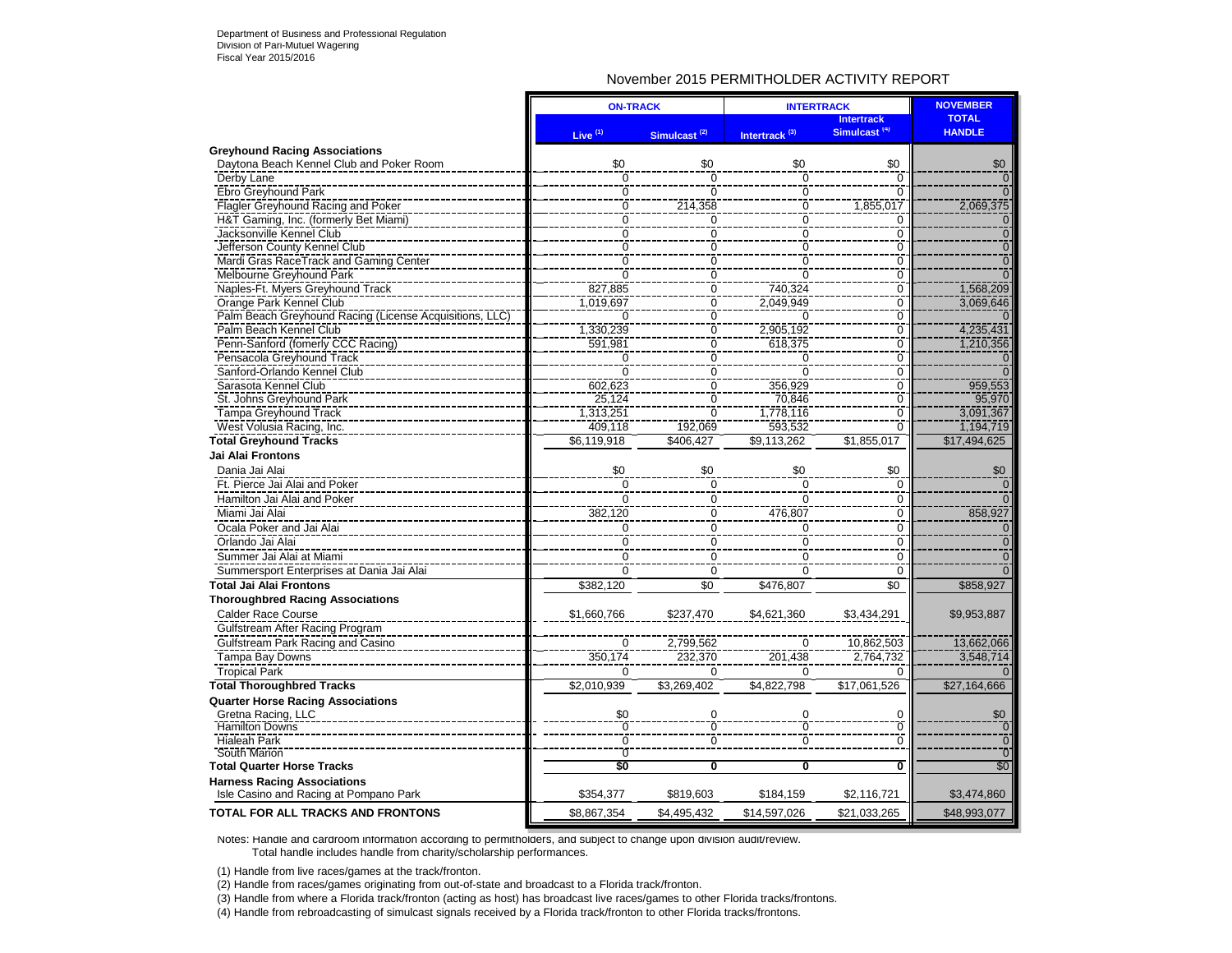## DECEMBER 2015 PERMITHOLDER ACTIVITY REPORT

|                                                         | <b>ON-TRACK</b>     |                          | <b>INTERTRACK</b>         | <b>DECEMBER</b>                               |                               |
|---------------------------------------------------------|---------------------|--------------------------|---------------------------|-----------------------------------------------|-------------------------------|
|                                                         | Live $(1)$          | Simulcast <sup>(2)</sup> | Intertrack <sup>(3)</sup> | <b>Intertrack</b><br>Simulcast <sup>(4)</sup> | <b>TOTAL</b><br><b>HANDLE</b> |
| <b>Greyhound Racing Associations</b>                    |                     |                          |                           |                                               |                               |
| Daytona Beach Kennel Club and Poker Room                | \$0                 | \$0                      | \$0                       | \$0                                           | \$0                           |
| Derby Lane                                              | $\overline{0}$      | $\overline{0}$           | $\overline{0}$            | $\overline{0}$                                | $\Omega$                      |
| Ebro Greyhound Park                                     | $\overline{0}$      | $\overline{0}$           | $\overline{0}$            | $\frac{8}{0}$                                 | $\mathbf{0}$                  |
| Flagler Greyhound Racing and Poker                      | $\overline{0}$      | $\overline{0}$           | $\overline{0}$            | $\overline{0}$                                | $\overline{0}$                |
| H&T Gaming, Inc. (formerly Bet Miami)                   | $\overline{0}$      | $\overline{0}$           | $\overline{0}$            | $\overline{0}$                                | $\overline{0}$                |
| Jacksonville Kennel Club                                | $\overline{0}$      | $\overline{0}$           | $\overline{0}$            | $\overline{0}$                                | $\overline{0}$                |
| Jefferson County Kennel Club                            | $\overline{0}$      | $\overline{0}$           | $\overline{0}$            | $\frac{8}{0}$                                 |                               |
| Mardi Gras RaceTrack and Gaming Center                  | 444.116             | 611,465                  | 751,262                   | 1,622,329                                     | 3,429,173                     |
| Melbourne Greyhound Park                                | 0                   | 0                        | 0                         | $\overline{0}$                                |                               |
| Naples-Ft. Myers Greyhound Track                        | 1,051,563           | $\overline{0}$           | 824,849                   | $\overline{0}$                                | 1,876,412                     |
| Orange Park Kennel Club                                 | $\overline{0}$      | $\overline{0}$           | $\overline{0}$            | $\dot{0}$                                     | $\Omega$                      |
| Palm Beach Greyhound Racing (License Acquisitions, LLC) | $\overline{0}$      | $\overline{0}$           | $\overline{0}$            | $\overline{0}$                                |                               |
| Palm Beach Kennel Club                                  | 1,467,311           | $\overline{0}$           | 3,110,357                 | $\overline{0}$                                | 4,577,668                     |
| Penn-Sanford (fomerly CCC Racing)                       | 727,969             | $\overline{0}$           | 714,482                   | $\frac{0}{0}$                                 | 1,442,451                     |
| Pensacola Greyhound Track                               | $\overline{0}$      | $\overline{0}$           | Ō                         |                                               |                               |
| Sanford-Orlando Kennel Club                             | $\overline{0}$      | $\overline{0}$           | $\Omega$                  | $\overline{0}$                                | $\Omega$                      |
| Sarasota Kennel Club                                    | 625,066             | $\overline{0}$           | 476,243                   | $\overline{0}$                                | 1,101,309                     |
| St. Johns Greyhound Park                                | 1,142,423           |                          | 2,289,819                 | $\overline{0}$                                | 3,432,242                     |
| Tampa Greyhound Track                                   | 1,472,607           | $\frac{0}{0}$            | 2,123,170                 | $\overline{0}$                                | 3,595,777                     |
| West Volusia Racing, Inc.                               | 401,619             | $\overline{0}$           | 572.871                   | $\overline{0}$                                | 974,490                       |
| <b>Total Grevhound Tracks</b>                           | \$7.332.675         | \$611.465                | \$10.863.053              | \$1.622.329                                   | \$20,429,522                  |
| <b>Jai Alai Frontons</b>                                |                     |                          |                           |                                               |                               |
| Dania Jai Alai                                          | \$0                 |                          | \$0                       | \$0                                           | \$0                           |
|                                                         |                     | \$0                      |                           |                                               | $\Omega$                      |
| Ft. Pierce Jai Alai and Poker                           | 0<br>$\overline{0}$ | 0                        | 0                         | 0<br>$\overline{0}$                           |                               |
| Hamilton Jai Alai and Poker                             |                     | $\overline{0}$           | $\mathbf 0$               |                                               |                               |
| Miami Jai Alai                                          | 363,266             | $\mathbf 0$              | 477,561                   | $\frac{0}{0}$                                 | 840,826                       |
| Ocala Poker and Jai Alai                                | $\frac{0}{0}$       | $\overline{0}$           | $\mathbf 0$               |                                               | $\mathbf{0}$                  |
| Orlando Jai Alai                                        |                     | $\overline{0}$           | $\overline{0}$            | $\frac{0}{0}$                                 | $\mathbf 0$                   |
| Summer Jai Alai at Miami                                | $\mathbf 0$         | $\mathbf 0$              | $\mathbf 0$               | $\mathbf 0$                                   | $\Omega$                      |
| Summersport Enterprises at Dania Jai Alai               | $\mathbf 0$         | $\mathbf 0$              | $\mathbf 0$               | $\mathbf 0$                                   | $\Omega$                      |
| <b>Total Jai Alai Frontons</b>                          | \$363,266           | \$0                      | \$477,561                 | $\overline{50}$                               | \$840,826                     |
| <b>Thoroughbred Racing Associations</b>                 |                     |                          |                           |                                               |                               |
| <b>Calder Race Course</b>                               | \$0                 | \$0                      | \$0                       | \$0                                           | \$0                           |
| Gulfstream After Racing Program                         | $\Omega$            |                          |                           |                                               |                               |
| Gulfstream Park Racing and Casino                       | 6,268,008           | 4,269,511                | 4,931,507                 | 9,852,207                                     | 25,321,233                    |
| Tampa Bay Downs                                         | 2,590,419           | 200.040                  | 3,288,763                 | 2,184,212                                     | 8,263,433                     |
| <b>Tropical Park</b>                                    | $\Omega$            | $\Omega$                 | $\Omega$                  | $\Omega$                                      |                               |
|                                                         |                     |                          |                           |                                               |                               |
| <b>Total Thoroughbred Tracks</b>                        | \$8,858,426         | \$4,469,551              | \$8,220,270               | \$12,036,418                                  | \$33,584,666                  |
| <b>Quarter Horse Racing Associations</b>                |                     |                          |                           |                                               |                               |
| Gretna Racing, LLC                                      | $\Omega$            | $\Omega$                 | 0                         | 0                                             | \$0                           |
| Hamilton Downs                                          |                     |                          |                           |                                               |                               |
| <b>Hialeah Park</b>                                     | 262,820             |                          | 45,946                    | $\Omega$                                      | 308,766                       |
| Ocala Breeders Sales                                    | $\mathbf 0$         |                          |                           |                                               |                               |
| South Marion                                            |                     |                          |                           |                                               |                               |
| <b>Total Quarter Horse Tracks</b>                       | \$262,820           | \$0                      | \$45,946                  | \$0                                           | \$308,766                     |
| <b>Harness Racing Associations</b>                      |                     |                          |                           |                                               |                               |
| Isle Casino and Racing at Pompano Park                  | 494,866             | 793,937                  | 285,164                   | 2,089,282                                     | 3,663,248                     |
| <b>TOTAL FOR ALL TRACKS AND FRONTONS</b>                | \$17,312,052        | \$5,874,953              | \$19,891,993              | \$15,748,030                                  | \$58,827,028                  |

Notes: Handle and cardroom information according to permitholders, and subject to change upon division audit/review. Total handle includes handle from charity/scholarship performances.

(1) Handle from live races/games at the track/fronton.

(2) Handle from races/games originating from out-of-state and broadcast to a Florida track/fronton.

(3) Handle from where a Florida track/fronton (acting as host) has broadcast live races/games to other Florida tracks/frontons.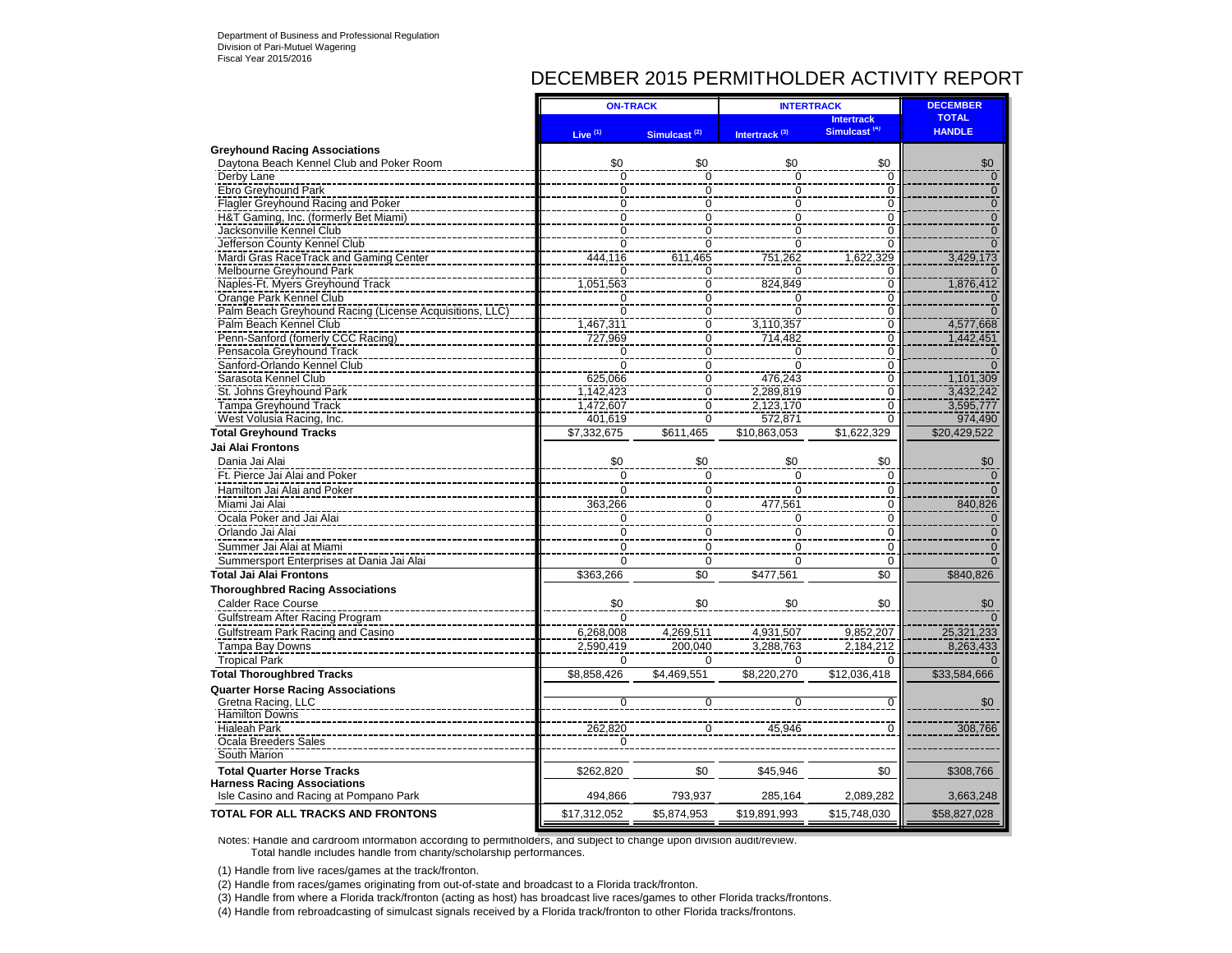### JANUARY 2016 PERMITHOLDER ACTIVITY REPORT

|                                                         | <b>ON-TRACK</b>              |                          | <b>INTERTRACK</b>         | <b>JANUARY</b>                                |                               |
|---------------------------------------------------------|------------------------------|--------------------------|---------------------------|-----------------------------------------------|-------------------------------|
|                                                         | Live <sup>(1)</sup>          | Simulcast <sup>(2)</sup> | Intertrack <sup>(3)</sup> | <b>Intertrack</b><br>Simulcast <sup>(4)</sup> | <b>TOTAL</b><br><b>HANDLE</b> |
| <b>Greyhound Racing Associations</b>                    |                              |                          |                           |                                               |                               |
| Daytona Beach Kennel Club and Poker Room                | \$583,685                    | \$0                      | \$620,153                 | \$0                                           | \$1,203,838                   |
| Derby Lane                                              | 1,610,187                    | $\overline{0}$           | 1,851,233                 | $\overline{0}$                                | 3,461,419                     |
| Ebro Greyhound Park                                     |                              | $\Omega$                 |                           | $\mathbf 0$                                   |                               |
| Flagler Greyhound Racing and Poker                      | $\mathbf 0$                  | 0                        |                           | $\overline{0}$                                | $\mathbf 0$                   |
| H&T Gaming, Inc. (formerly Bet Miami)                   |                              | 0                        |                           | ō                                             | $\Omega$                      |
| Jacksonville Kennel Club                                | $\Omega$                     | $\Omega$                 |                           | ō                                             | $\Omega$                      |
| Jefferson County Kennel Club                            |                              | ŋ                        |                           | O                                             |                               |
| Mardi Gras RaceTrack and Gaming Center                  | 559,187                      | 499.413                  | 861.049                   | 1,259,890                                     | 3,179,539                     |
| Melbourne Greyhound Park                                | 40,124                       | $\Omega$                 |                           | 0                                             | 40,124                        |
| Naples-Ft. Myers Greyhound Track                        | 1,575,039                    | $\Omega$                 | 1,128,496                 | $\Omega$                                      | 2,703,535                     |
| Orange Park Kennel Club                                 |                              | $\mathbf 0$              |                           | $\overline{0}$                                |                               |
| Palm Beach Greyhound Racing (License Acquisitions, LLC) | $\overline{0}$               | $\Omega$                 |                           | ō                                             |                               |
| Palm Beach Kennel Club                                  | ,731,867                     | $\Omega$                 | 3,297,282                 | $\Omega$                                      | 5,029,149                     |
| Penn-Sanford (fomerly CCC Racing)                       |                              | 0                        |                           | $\Omega$                                      |                               |
| Pensacola Greyhound Track                               | 53,391                       | $\Omega$                 |                           | ō                                             | 53,391                        |
| Sanford-Orlando Kennel Club                             | 891,045                      | $\mathbf 0$              | 760,452                   | $\overline{0}$                                | 1,651,497                     |
| Sarasota Kennel Club                                    | 942,914                      | $\Omega$                 | 481,918                   | $\overline{0}$                                | 1,424,832                     |
| St. Johns Greyhound Park                                | 1,241,671                    | $\Omega$                 | 2,328,991                 | $\overline{0}$                                | 3,570,662                     |
| Tampa Greyhound Track                                   |                              | $\Omega$                 |                           | ō                                             |                               |
| West Volusia Racing, Inc.                               | $\overline{0}$               | $\overline{0}$           | ō                         | $\overline{0}$                                |                               |
| <b>Total Greyhound Tracks</b>                           | \$9,229,110                  | $\sqrt{499,413}$         | \$11,329,573              | \$1,259,890                                   | \$22,317,986                  |
| Jai Alai Frontons                                       |                              |                          |                           |                                               |                               |
| Dania Jai Alai                                          | \$161,240                    | \$0                      | \$271,908                 | \$0                                           | \$433,147                     |
| Ft. Pierce Jai Alai and Poker                           | $\mathbf 0$                  | $\mathbf 0$              |                           | $\mathbf 0$                                   |                               |
| Hamilton Jai Alai and Poker                             | $\Omega$                     | $\Omega$                 | $\Omega$                  | $\Omega$                                      | $\Omega$                      |
| Miami Jai Alai                                          | 362,336                      | $\Omega$                 | 525,284                   | $\mathbf 0$                                   | 887,620                       |
| Ocala Poker and Jai Alai                                | $\mathbf 0$                  | $\Omega$                 | $\Omega$                  | $\overline{0}$                                | $\mathbf{0}$                  |
| Orlando Jai Alai                                        | $\mathbf 0$                  | $\mathbf 0$              | $\boldsymbol{0}$          | $\mathbf 0$                                   | $\overline{0}$                |
| Summer Jai Alai at Miami                                | $\overline{0}$               | $\Omega$                 |                           | $\Omega$                                      | $\Omega$                      |
| Summersport Enterprises at Dania Jai Alai               | $\Omega$                     | $\Omega$                 | $\Omega$                  | $\Omega$                                      | $\Omega$                      |
| <b>Total Jai Alai Frontons</b>                          | \$523,576                    | \$0                      | \$797,192                 | \$0                                           | \$1,320,767                   |
| <b>Thoroughbred Racing Associations</b>                 |                              |                          |                           |                                               |                               |
| Calder Race Course                                      | \$0                          | \$0                      | \$0                       | \$0                                           | \$0                           |
|                                                         |                              |                          |                           |                                               |                               |
| Gulfstream After Racing Program                         | 11,112,126                   | 5,213,804                |                           | 10,753,735                                    | 34,916,286                    |
| Gulfstream Park Racing and Casino                       |                              |                          | 7,836,621                 |                                               |                               |
| Tampa Bay Downs                                         | 3,705,756                    | 139,659                  | 4,850,535                 | 1,706,850                                     | 10,402,800                    |
| <b>Tropical Park</b>                                    | $\Omega$                     | $\Omega$                 | $\Omega$                  | $\Omega$                                      |                               |
| <b>Total Thoroughbred Tracks</b>                        | \$14,817,882                 | \$5,353,463              | \$12,687,156              | \$12,460,585                                  | \$45,319,086                  |
| <b>Quarter Horse Racing Associations</b>                |                              |                          |                           |                                               |                               |
| Gretna Racing, LLC                                      | $\Omega$                     | $\Omega$                 | $\Omega$                  | $\Omega$                                      | $\mathbf 0$                   |
| <b>Hamilton Downs</b>                                   |                              |                          |                           |                                               |                               |
| <b>Hialeah Park</b>                                     | \$708,484<br>23,552          |                          | \$155,346                 |                                               | 863,830<br>23,552             |
| Ocala Breeders Sales<br>South Marion                    |                              |                          | \$0                       | \$0                                           |                               |
| <b>Total Quarter Horse Tracks</b>                       | $\overline{50}$<br>\$732,036 | \$0<br>\$0               | \$155,346                 | \$O                                           | \$887,382                     |
| <b>Harness Racing Associations</b>                      |                              |                          |                           |                                               |                               |
| Isle Casino and Racing at Pompano Park                  | 592,017                      | 915,373                  | 269,207                   | 2,373,239                                     | 4,149,835                     |
| <b>TOTAL FOR ALL TRACKS AND FRONTONS</b>                |                              |                          |                           |                                               |                               |
|                                                         | \$25,894,620                 | \$6,768,249              | \$25,238,474              | \$16,093,714                                  | \$73,995,055.70               |

Notes: Handle and cardroom information according to permitholders, and subject to change upon division audit/review. Total handle includes handle from charity/scholarship performances.

(1) Handle from live races/games at the track/fronton.

(2) Handle from races/games originating from out-of-state and broadcast to a Florida track/fronton.

(3) Handle from where a Florida track/fronton (acting as host) has broadcast live races/games to other Florida tracks/frontons.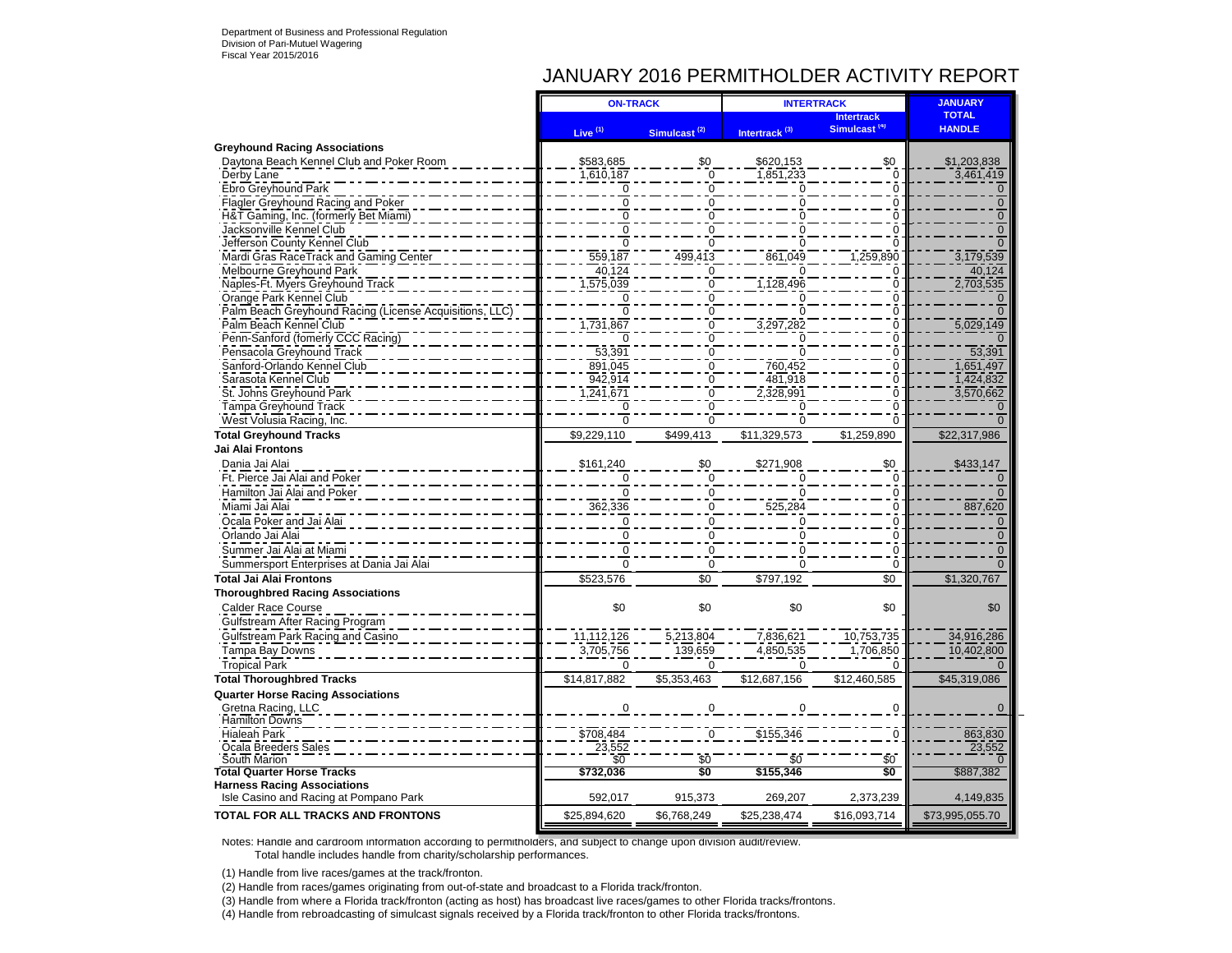### **FEBRUARY 2016 PERMITHOLDER ACTIVITY REPORT**

|                                                         | <b>ON-TRACK</b>               |                                                    | <b>INTERTRACK</b>                | <b>FEBRUARY</b>          |                |
|---------------------------------------------------------|-------------------------------|----------------------------------------------------|----------------------------------|--------------------------|----------------|
|                                                         |                               |                                                    |                                  | <b>Intertrack</b>        | <b>TOTAL</b>   |
|                                                         | Live <sup>(1)</sup>           | Simulcast <sup>(2)</sup>                           | Intertrack <sup>(3)</sup>        | Simulcast <sup>(4)</sup> | <b>HANDLE</b>  |
| <b>Greyhound Racing Associations</b>                    |                               |                                                    |                                  |                          |                |
| Daytona Beach Kennel Club and Poker Room                | \$660,655                     | \$1,539                                            | \$677,535                        | \$0                      | \$1,339,728    |
| Derby Lane                                              | \$1,759,587                   | \$0                                                | \$1,874,011                      | $\mathbf 0$              | 3,633,598      |
| Ebro Greyhound Park                                     |                               |                                                    | \$0                              | 0                        | $\mathbf 0$    |
| <b>Flagler Greyhound Racing and Poker</b>               |                               |                                                    |                                  | $\Omega$                 | $\overline{O}$ |
| H&T Gaming, Inc. (formerly Bet Miami)                   |                               |                                                    |                                  | 689,291                  | 1,720,749      |
| Jacksonville Kennel Club                                | $$^{6}_{80}$                  | $$0$<br>$$0$                                       | $$0$<br>$$0$                     | $\Omega$                 | $\frac{0}{0}$  |
| Jefferson County Kennel Club                            |                               |                                                    |                                  | 0                        |                |
| Mardi Gras RaceTrack and Gaming Center                  | \$240,254                     | \$217,685                                          | \$367,316                        | 564,142                  | 1,389,397      |
| Melbourne Greyhound Park                                | \$44,567                      | $\overline{\$0}$                                   | \$0                              | 0                        | 44,567         |
| Naples-Ft. Myers Greyhound Track                        | \$1,849,907                   | $\frac{80}{90}$                                    | \$1,201,338                      | $\Omega$                 | 3.051.245      |
| Orange Park Kennel Club                                 | \$0                           | $\overline{\$0}$                                   | \$0                              | 0                        | $\frac{0}{0}$  |
| Palm Beach Greyhound Racing (License Acquisitions, LLC) | $\frac{80}{1}$<br>\$1,908,202 | $\frac{80}{30}$                                    | $\frac{1}{\$0}$<br>$\$3,180,170$ | $\mathbf 0$              |                |
| Palm Beach Kennel Club                                  |                               |                                                    |                                  | $\frac{0}{0}$            | 5,088,372      |
| Penn-Sanford (fomerly CCC Racing)                       | \$0                           |                                                    | $\frac{$0}{$0}$                  | $\Omega$                 | $\Omega$       |
| Pensacola Greyhound Track                               | \$139,452                     | $\frac{1}{30}$<br>$\frac{1}{30}$<br>$\frac{1}{30}$ |                                  | $\overline{0}$           | 139,452        |
| Sanford-Orlando Kennel Club                             | \$947,875                     |                                                    | \$848,902                        | 0                        | 1,796,777      |
| Sarasota Kennel Club                                    |                               |                                                    | \$560,727                        | $\Omega$                 | 1,604,488      |
| St. Johns Greyhound Park                                | \$1,043,761<br>\$1,222,656    | $\frac{50}{50}$                                    | \$2,368,348                      | 0                        | 3,591,003      |
| Tampa Greyhound Track                                   | \$0                           |                                                    | \$0                              | $\Omega$                 | $\Omega$       |
| West Volusia Racing, Inc.                               | \$0                           | $\overline{\overline{50}}$                         | 0                                | $\mathbf 0$              | $\Omega$       |
| <b>Total Greyhound Tracks</b>                           | \$10,117,391                  | \$475,340                                          | \$11,553,212                     | \$1,253,433              | \$23,399,376   |
| Jai Alai Frontons                                       |                               |                                                    |                                  |                          |                |
| Dania Jai Alai                                          | \$258,337                     |                                                    | \$535.916                        | \$0                      | \$794,253      |
| Ft. Pierce Jai Alai and Poker                           | $\overline{50}$               | \$0<br>\$0                                         | 0                                | $\mathbf 0$              | $\mathbf 0$    |
| Hamilton Jai Alai and Poker                             | \$0                           | $\frac{40}{90}$                                    | $\overline{0}$                   | 0                        | $\overline{0}$ |
| Miami Jai Alai                                          | \$317,874                     |                                                    | 463,128                          | 0                        | 781,002        |
| Ocala Poker and Jai Alai                                | \$16                          | $\frac{$0}{$0}{$0}{$0 $0 $0 $0 $0 $$               | 0                                | $\Omega$                 | 16             |
|                                                         |                               |                                                    |                                  |                          |                |
| Orlando Jai Alai                                        | \$0<br>\$0                    |                                                    | 0<br>$\frac{8}{0}$               | $\Omega$                 | $\frac{0}{1}$  |
| Summer Jai Alai at Miami                                |                               |                                                    |                                  | $\mathbf 0$              | $\mathbf{0}$   |
| Summersport Enterprises at Dania Jai Alai               | \$0                           |                                                    | $\Omega$                         | $\mathbf 0$              | $\Omega$       |
| Total Jai Alai Frontons                                 | \$576,227                     | \$0                                                | \$999,044                        | \$0                      | \$1,575,271    |
| <b>Thoroughbred Racing Associations</b>                 |                               |                                                    |                                  |                          |                |
| <b>Calder Race Course</b>                               | \$0                           | \$0                                                | \$0                              | \$0                      | \$0            |
| Gulfstream After Racing Program                         | \$0                           | \$0                                                | \$0                              | \$0                      |                |
| Gulfstream Park Racing and Casino                       | \$13,111,775                  | \$4,950,496                                        | \$8,704,018                      | \$10,313,211             | 37,079,499     |
| Tampa Bay Downs                                         | \$4,009,904                   | \$98,936                                           | \$5,358,542                      | \$1,392,912              | 10,860,293     |
| <b>Tropical Park</b>                                    | \$0                           | \$0                                                | \$0                              | \$0                      |                |
| <b>Total Thoroughbred Tracks</b>                        | \$17,121,679                  | \$5,049,431                                        | \$14,062,559                     | \$11,706,123             | \$47,939,792   |
| <b>Quarter Horse Racing Associations</b>                |                               |                                                    |                                  |                          |                |
| Gretna Racing, LLC                                      | \$0                           | \$0                                                | \$0                              |                          |                |
| Hamilton Downs                                          | $\overline{\$0}$              | $\ddot{\$0}$                                       | $\ddot{\$0}$                     | \$0                      |                |
| Hialeah Park                                            | \$576,978                     | $\overline{\$0}$                                   | \$139,356                        | $\overline{\$0}$         | \$716,333      |
| Ocala Breeders Sales                                    | \$0                           | $\frac{80}{90}$                                    | $\overline{30}$                  | $\overline{\$0}$         |                |
| South Marion                                            | $\overline{\$0}$              | $\overline{\overline{\overline{50}}}$              | $\overline{\$0}$                 | \$0                      |                |
| <b>Total Quarter Horse Tracks</b>                       | \$576,978                     | $\mathbf 0$                                        | \$139,356                        | $\mathbf 0$              | \$716,333      |
| <b>Harness Racing Associations</b>                      |                               |                                                    |                                  |                          |                |
| Isle Casino and Racing at Pompano Park                  | 680,746                       | 920,454                                            | 303,872                          | 2,460,894                | \$4,365,966    |
| <b>TOTAL FOR ALL TRACKS AND FRONTONS</b>                | \$29,073,020                  | \$6,445,225                                        | \$27,058,043                     | \$15,420,450             | \$77,996,738   |
|                                                         |                               |                                                    |                                  |                          |                |

Notes: Handle and cardroom information according to permitholders, and subject to change upon division audit/review. Total handle includes handle from charity/scholarship performances.

(1) Handle from live races/games at the track/fronton.

(2) Handle from races/games originating from out-of-state and broadcast to a Florida track/fronton.

(3) Handle from where a Florida track/fronton (acting as host) has broadcast live races/games to other Florida tracks/frontons.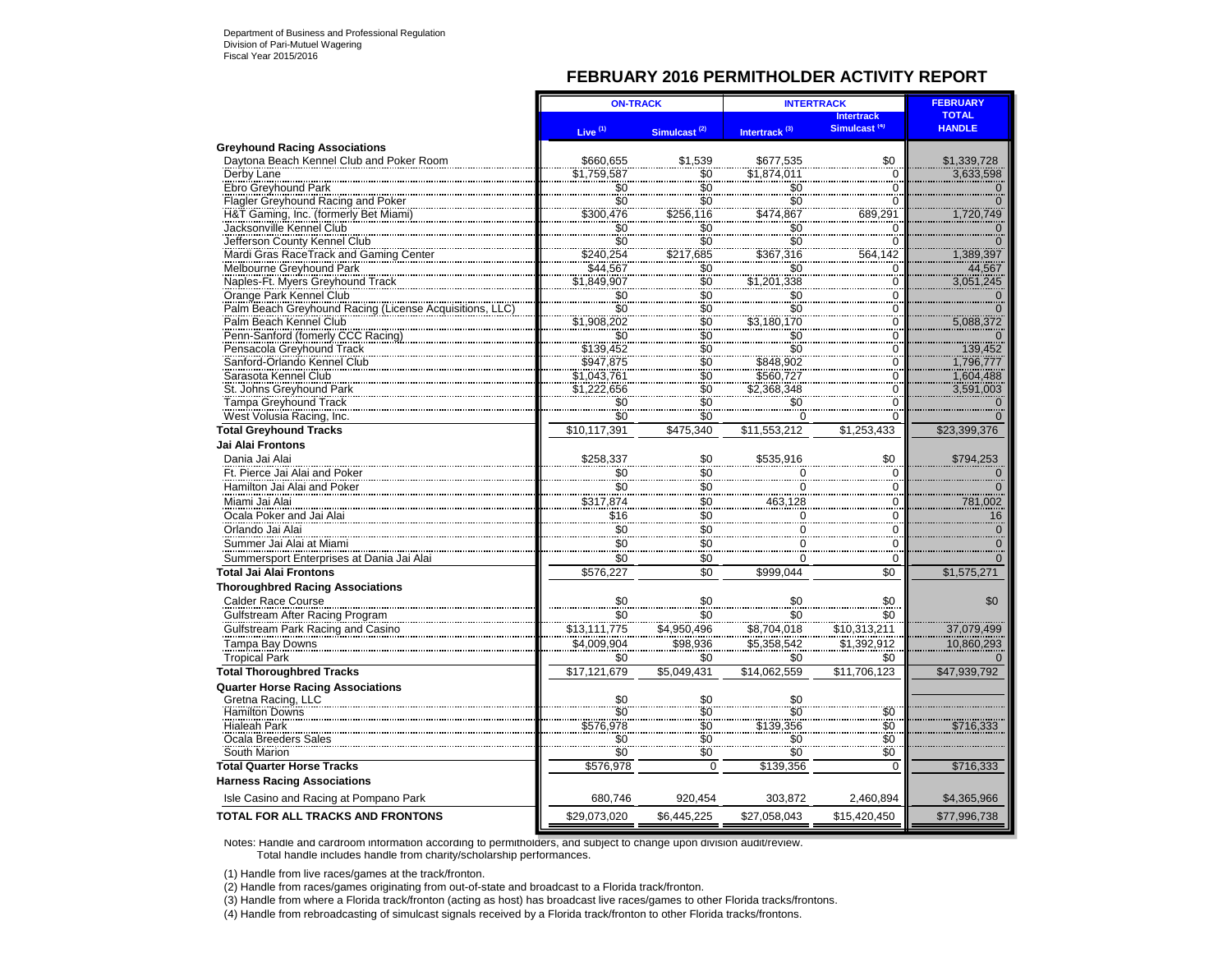## MARCH 2016 PERMITHOLDER ACTIVITY REPORT

|                                                                              | <b>ON-TRACK</b>           |                           | <b>INTERTRACK</b>         |                          | <b>MARCH</b>    |
|------------------------------------------------------------------------------|---------------------------|---------------------------|---------------------------|--------------------------|-----------------|
|                                                                              |                           |                           |                           | <b>Intertrack</b>        | <b>TOTAL</b>    |
|                                                                              | Live <sup>(1)</sup>       | Simulcast <sup>(2)</sup>  | Intertrack <sup>(3)</sup> | Simulcast <sup>(4)</sup> | <b>HANDLE</b>   |
| <b>Greyhound Racing Associations</b>                                         |                           |                           |                           |                          |                 |
| Daytona Beach Kennel Club and Poker Room                                     | 643,408                   | \$175,472                 | \$784,477                 | \$0                      | \$1,603,357     |
| Derby Lane                                                                   | 1,876,096                 | 0                         | 1.837.532                 | $\mathbf 0$              | 3,713,628       |
| Ebro Greyhound Park                                                          | 0                         | $\overline{0}$            | 0                         | 0                        |                 |
| Flagler Greyhound Racing and Poker                                           | $\overline{0}$            | $\overline{0}$            | $\check{0}$               | $\overline{0}$           |                 |
| H&T Gaming, Inc. (formerly Bet Miami)                                        | 517,029                   | 527,280                   | 879,961                   | 1,188,611                | 3,112,882       |
| Jacksonville Kennel Club                                                     | $\overline{\overline{0}}$ | $\overline{0}$            | 0                         | 0                        |                 |
| Jefferson County Kennel Club                                                 | $\Omega$                  | $\mathbf 0$               | 0                         | 0                        |                 |
| Mardi Gras RaceTrack and Gaming Center                                       | $\ddot{\rm{o}}$           | $\overline{\overline{0}}$ | $\check{0}$               | $\overline{0}$           |                 |
| Melbourne Greyhound Park                                                     |                           | $\frac{0}{0}$             | $\overline{0}$            | $\Omega$                 | 41,302          |
| Naples-Ft. Myers Greyhound Track                                             | 41,302<br>764,372,        |                           | 1,191,770                 | $\overline{0}$           | 2,956,142       |
| Orange Park Kennel Club                                                      | $\mathbf 0$               |                           |                           | $\Omega$                 |                 |
| Palm Beach Greyhound Racing (License Acquisitions,                           | $\frac{8}{0}$             | $\frac{0}{0}$             | $\frac{0}{0}$             | $\overline{0}$           |                 |
| Palm Beach Kennel Club                                                       | 1,841,114                 | $\mathbf 0$               | 3,173,174                 | $\Omega$                 | 5,014,288       |
| Penn-Sanford (fomerly CCC Racing)                                            | $\mathbf 0$               | $\frac{6}{0}$             | $\mathbf 0$               | $\overline{0}$           |                 |
| Pensacola Greyhound Track                                                    | 95,086                    |                           | $\Omega$                  | $\Omega$                 | 95,086          |
| Sanford-Orlando Kennel Club                                                  | 982,619                   | $\frac{0}{0}$             | 1,006,205                 | $\overline{0}$           | 1,988,824       |
| Sarasota Kennel Club                                                         | 1,094,123                 |                           |                           | $\Omega$                 | 1,613,271       |
|                                                                              | 1,308,069                 | $\frac{0}{0}$             | 519,148                   | $\check{0}$              |                 |
| St. Johns Greyhound Park                                                     |                           |                           | 2,470,019                 |                          | 3,778,088       |
| <b>Tampa Greyhound Track</b>                                                 | $\Omega$                  | $\overline{0}$            | $\overline{0}$            | $\Omega$                 |                 |
| West Volusia Racing, Inc.                                                    | Ö                         | $\overline{0}$            | $\overline{0}$            | $\overline{0}$           |                 |
| <b>Total Greyhound Tracks</b>                                                | \$10,163,218              | \$702,752                 | \$11,862,286              | \$1,188,611              | \$23,916,867    |
| <b>Jai Alai Frontons</b>                                                     |                           |                           |                           |                          |                 |
| Dania Jai Alai                                                               | \$272,865                 | \$0                       | \$616,758                 | \$0                      | \$889,623       |
| Ft. Pierce Jai Alai and Poker                                                | $\Omega$                  | $\overline{0}$            |                           | 0                        |                 |
| Hamilton Jai Alai and Poker                                                  | $\mathbf 0$               | $\mathbf 0$               | 0                         | 0                        |                 |
| Miami Jai Alai                                                               | 313,901                   | 0                         | 458,692                   | 0                        | 772,593         |
| Ocala Poker and Jai Alai                                                     | $\Omega$                  | 0                         | 0                         | 0                        |                 |
|                                                                              |                           |                           |                           |                          |                 |
| Orlando Jai Alai                                                             | $\Omega$                  | 0                         | 0                         | $\Omega$                 |                 |
| Summer Jai Alai at Miami                                                     |                           | 0                         | 0                         | 0                        |                 |
| Summersport Enterprises at Dania Jai Alai                                    | $\Omega$                  | $\mathbf 0$               | $\Omega$                  | $\Omega$                 |                 |
| <b>Total Jai Alai Frontons</b>                                               | \$586,766                 | \$0                       | \$1,075,450               | \$0                      | \$1,662,216     |
| <b>Thoroughbred Racing Associations</b>                                      |                           |                           |                           |                          |                 |
| <b>Calder Race Course</b>                                                    | \$0                       | \$0                       | \$0                       | \$0                      | \$0             |
| Gulfstream After Racing Program                                              |                           |                           |                           |                          |                 |
| Gulfstream Park Racing and Casino                                            | 9,793,971                 | 4,801,559                 | 7,936,136                 | 11,368,804               | 33,900,470      |
| Tampa Bay Downs                                                              | 4,022,807                 | 108,759                   | 4,516,798                 | 1,108,019                | 9,756,383       |
| <b>Tropical Park</b>                                                         | $\Omega$                  | $\Omega$                  | $\Omega$                  | 0                        |                 |
|                                                                              |                           |                           |                           |                          |                 |
| <b>Total Thoroughbred Tracks</b>                                             | \$13,816,778              | \$4,910,318               | \$12,452,934              | \$12,476,823             | \$43,656,852    |
| <b>Quarter Horse Racing Associations</b>                                     |                           |                           |                           |                          |                 |
| Gretna Racing, LLC                                                           |                           |                           |                           |                          | \$0             |
| Hamilton Downs                                                               | 0                         |                           |                           |                          | $\overline{50}$ |
| <b>Hialeah Park</b>                                                          |                           |                           |                           |                          | $\overline{$}0$ |
| Ocala Breeders Sales                                                         |                           |                           |                           |                          | \$0             |
| South Marion                                                                 | $\dot{0}$                 |                           |                           |                          | \$0             |
| <b>Total Qurater Horse Tracks</b>                                            | $\overline{50}$           | \$0                       | \$0                       | \$0                      | \$0             |
| <b>Harness Racing Associations</b><br>Isle Casino and Racing at Pompano Park | \$657,313                 | \$960,527                 | \$317,121                 | \$2,716,883              | \$4,651,843     |
|                                                                              |                           |                           |                           |                          |                 |
| <b>TOTAL FOR ALL TRACKS AND FRONTONS</b>                                     | \$25,224,075              | \$6,573,596               | \$25,707,790              | \$16,382,316             | \$73,887,778    |

Notes: Handle and cardroom information according to permitholders, and subject to change upon division audit/review. Total handle includes handle from charity/scholarship performances.

(1) Handle from live races/games at the track/fronton.

(2) Handle from races/games originating from out-of-state and broadcast to a Florida track/fronton.

(3) Handle from where a Florida track/fronton (acting as host) has broadcast live races/games to other Florida tracks/frontons.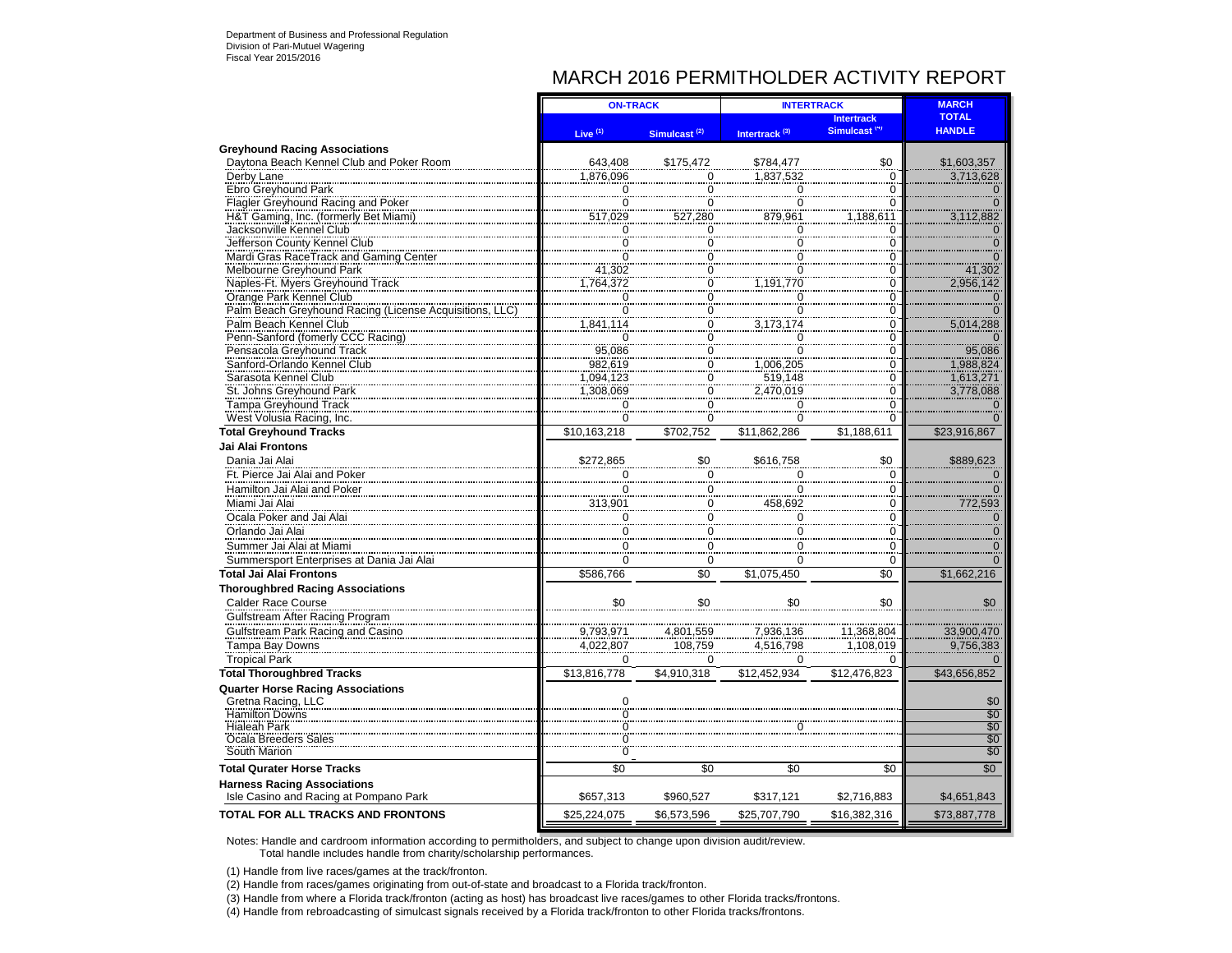# APRIL 2016 PERMITHOLDER ACTIVITY REPORT

|                                                                             | <b>ON-TRACK</b>        |                          | <b>INTERTRACK</b>         |                          | <b>APRIL</b>  |
|-----------------------------------------------------------------------------|------------------------|--------------------------|---------------------------|--------------------------|---------------|
|                                                                             |                        |                          |                           | <b>Intertrack</b>        | <b>TOTAL</b>  |
|                                                                             | Live $(1)$             | Simulcast <sup>(2)</sup> | Intertrack <sup>(3)</sup> | Simulcast <sup>(4)</sup> | <b>HANDLE</b> |
| <b>Greyhound Racing Associations</b>                                        |                        |                          |                           |                          |               |
| Daytona Beach Kennel Club and Poker Room                                    | \$587,155              | \$176,945                | \$715,669                 | \$0                      | \$1,479,768   |
| Derby Lane                                                                  | 1,697,040              | 0                        | 1.823.300                 | 0                        | 3,520,340     |
| Ebro Greyhound Park                                                         | $\Omega$               | $\Omega$                 | 0                         | 0                        |               |
| Flagler Greyhound Racing and Poker<br>H&T Gaming, Inc. (formerly Bet Miami) | $\overline{0}$         | 553                      | $\overline{0}$<br>880.283 | $\overline{0}$           |               |
|                                                                             | 374,225                |                          |                           | 1,193,201                | 2,994,261     |
| Jacksonville Kennel Club                                                    | 0<br>$\Omega$          | 0                        | 0                         | 0<br>$\Omega$            |               |
| Jefferson County Kennel Club<br>Mardi Gras RaceTrack and Gaming Center      | $\check{\overline{0}}$ | $\frac{0}{2}$            | 0<br>$\check{0}$          | $\overline{0}$           |               |
| Melbourne Greyhound Park                                                    | 19,873                 | 0                        | 0                         | 0                        | 19,873        |
| Naples-Ft. Myers Greyhound Track                                            | ,184,938               | 0                        | 914,325                   | 0                        | 2,099,263     |
| Orange Park Kennel Club                                                     | $\overline{0}$         |                          | $\overline{0}$            | $\overline{0}$           |               |
| Palm Beach Greyhound Racing (License Acquisition                            | $\overline{0}$         | $\Omega$                 | $\overline{0}$            | $\overline{0}$           |               |
| Palm Beach Kennel Club                                                      | ,673,062               | 0                        | 2,936,208                 | 0                        | 4,609,270     |
| Penn-Sanford (fomerly CCC Racing)                                           | $\Omega$               | $\Omega$                 | $\Omega$                  | $\Omega$                 |               |
| Pensacola Greyhound Track                                                   | 95,536                 | $\check{0}$              | $\check{\circ}$           | $\overline{0}$           | 95,536        |
| Sanford-Orlando Kennel Club                                                 | 951,682                | $\Omega$                 | 1.050.053                 | $\Omega$                 | 2,001,734     |
| Sarasota Kennel Club                                                        | 736,070                | 0                        | 397,080                   | $\overline{0}$           | 1,133,149     |
| St. Johns Greyhound Park                                                    | 1,321,180              | 0                        | 2,408,279                 | $\Omega$                 | 3,729,458     |
| <b>Tampa Greyhound Track</b>                                                | $\overline{0}$         | $\overline{0}$           | $\Omega$                  | $\overline{0}$           |               |
| West Volusia Racing, Inc.                                                   | 0                      | $\Omega$                 | 0                         | 0                        |               |
| <b>Total Greyhound Tracks</b>                                               | \$8,640,758            | \$723.498                | \$11,125,195              | \$1,193,201              | \$21,682,652  |
| Jai Alai Frontons                                                           |                        |                          |                           |                          |               |
| Dania Jai Alai                                                              | \$181,195              | \$0                      | \$520.729                 | \$0                      | \$701,924     |
| Ft. Pierce Jai Alai and Poker                                               | 0                      | $\mathbf 0$              | 0                         | $\mathbf 0$              |               |
| Hamilton Jai Alai and Poker                                                 | $\overline{0}$         | $\overline{0}$           | 0                         | 0                        |               |
| Miami Jai Alai                                                              | 306,339                | 0                        | 495.497                   | 0                        | 801,836       |
| Ocala Poker and Jai Alai                                                    | 0                      | 0                        | 0                         | 0                        |               |
| Orlando Jai Alai                                                            | $\mathbf 0$            | $\pmb{0}$                | 0                         | 0                        | ∩             |
| Summer Jai Alai at Miami                                                    | $\Omega$               | $\mathbf 0$              | 0                         | 0                        |               |
| Summersport Enterprises at Dania Jai Alai                                   | 0                      | 0                        | 0                         | $\Omega$                 |               |
| <b>Total Jai Alai Frontons</b>                                              | \$487,533              | \$0                      | \$1,016,226               | \$0                      | \$1,503,759   |
| <b>Thoroughbred Racing Associations</b>                                     |                        |                          |                           |                          |               |
| <b>Calder Race Course</b>                                                   | \$0                    | \$0                      | \$0                       | \$0                      | \$0           |
| Gulfstream After Racing Program                                             |                        |                          |                           |                          |               |
| Gulfstream Park Racing and Casino                                           | 7,879,680              | 4,113,792                |                           | 9,826,447                | 27,658,845    |
| Tampa Bay Downs                                                             | 3,076,625              | 863.647                  | 5,838,926<br>3,703,036    | 7.175.609                | 14,818,917    |
| <b>Tropical Park</b>                                                        | $\Omega$               | $\Omega$                 | 0                         | $\Omega$                 |               |
| <b>Total Thoroughbred Tracks</b>                                            | \$10,956,305           | \$4,977,439              | \$9,541,962               | \$17,002,056             | \$42,477,762  |
| <b>Quarter Horse Racing Associations</b>                                    |                        |                          |                           |                          |               |
| Gretna Racing, LLC                                                          |                        |                          |                           |                          | \$5           |
| <b>Hamilton Downs</b>                                                       |                        |                          |                           |                          |               |
| <b>Hialeah Park</b>                                                         |                        |                          |                           |                          |               |
| Ocala Breeders Sales                                                        |                        |                          |                           |                          |               |
| South Marion                                                                | 0                      |                          |                           |                          | $\mathbf{0}$  |
| <b>Total Quarter Horse Tracks</b>                                           | 5                      | $\Omega$                 | $\mathbf 0$               | $\Omega$                 | \$5           |
| <b>Harness Racing Associations</b>                                          |                        |                          |                           |                          |               |
| Isle Casino and Racing at Pompano Park                                      | 349.888                | 908.051                  | 183.341                   | 2.491.339                | 3,932,618     |
| TOTAL FOR ALL TRACKS AND FRONTONS                                           | \$20,434,489           | \$6,608,987              | \$21,866,724              | \$20,686,596             | \$69,596,796  |

Notes: Handle and cardroom information according to permitholders, and subject to change upon division audit/review. Total handle includes handle from charity/scholarship performances.

(1) Handle from live races/games at the track/fronton.

(2) Handle from races/games originating from out-of-state and broadcast to a Florida track/fronton.

(3) Handle from where a Florida track/fronton (acting as host) has broadcast live races/games to other Florida tracks/frontons.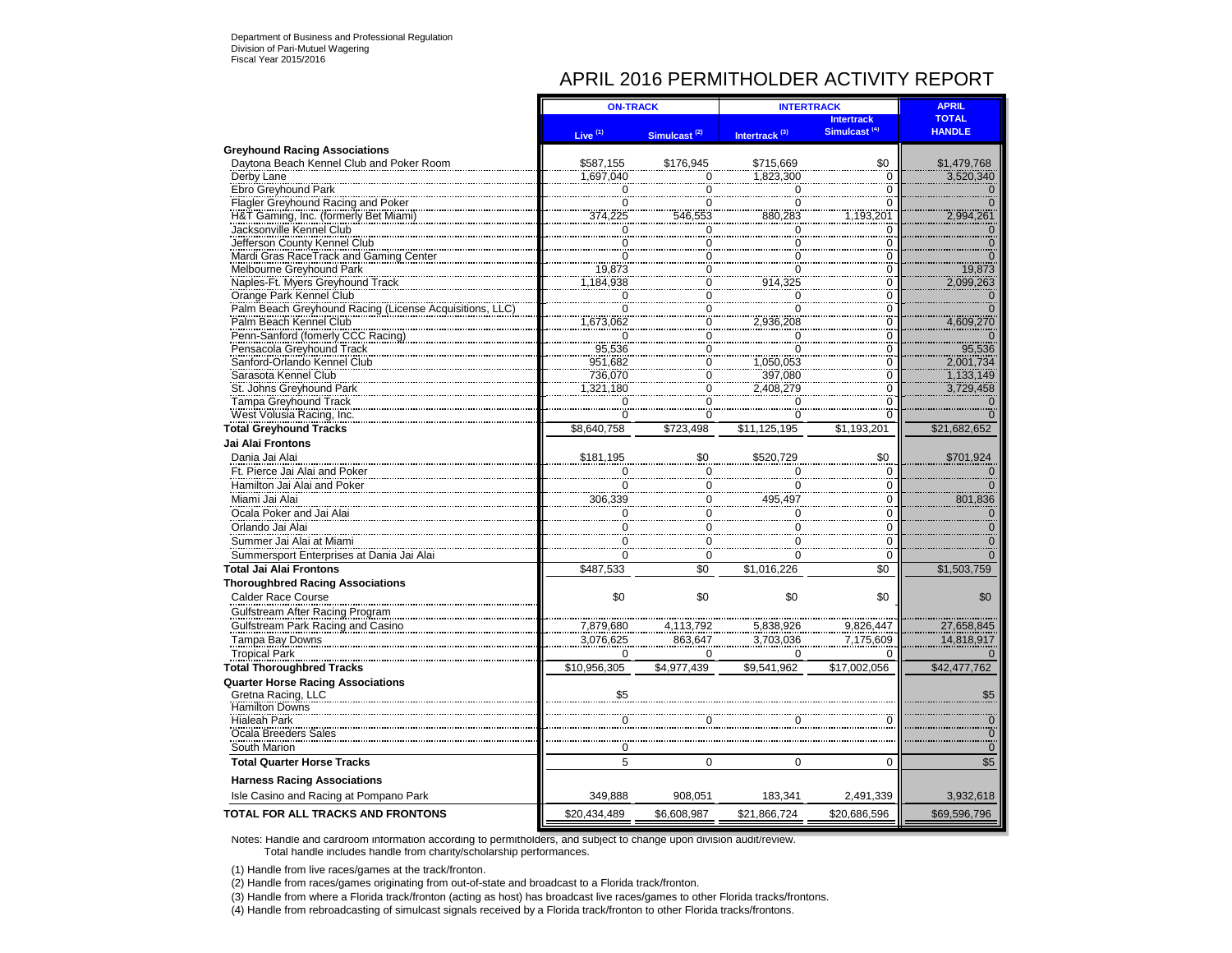# MAY 2016 PERMITHOLDER ACTIVITY REPORT

|                                                             | <b>ON-TRACK</b>                  |                                  | <b>INTERTRACK</b>                    | <b>MAY</b>                       |                            |
|-------------------------------------------------------------|----------------------------------|----------------------------------|--------------------------------------|----------------------------------|----------------------------|
|                                                             |                                  |                                  |                                      | <b>Intertrack</b>                | <b>TOTAL</b>               |
|                                                             | Live $(1)$                       | Simulcast <sup>(2)</sup>         | Intertrack <sup>(3)</sup>            | Simulcast <sup>(4)</sup>         | <b>HANDLE</b>              |
| <b>Greyhound Racing Associations</b>                        |                                  |                                  |                                      |                                  |                            |
| Daytona Beach Kennel Club and Poker Room                    | \$493,754                        | \$192.155                        | \$798,791                            | \$0                              | \$1,484,700                |
| Derby Lane                                                  | 1.515.285                        | $\overline{0}$                   | 1.888.143                            | $\Omega$                         | 3.403.427                  |
| Ebro Greyhound Park                                         | 218,518                          | $\mathbf 0$                      | 0                                    | $\Omega$                         | 218,518                    |
| Flagler Greyhound Racing and Poker                          | $\ddot{o}$                       | $\Omega$                         | $\overline{0}$                       | $\Omega$                         |                            |
| H&T Gaming, Inc. (formerly Bet Miami)                       | $\overline{0}$                   | 632,510                          | $\overline{0}$                       | 1,359,169                        | 1,991,679                  |
| Jacksonville Kennel Club                                    | $\overline{0}$                   | $\overline{0}$                   | $\check{\rm o}$                      | $\overline{0}$                   | $\overline{0}$             |
| Jefferson County Kennel Club                                | Ö                                | $\overline{0}$                   | $\overline{0}$                       | $\Omega$                         | $\overline{0}$             |
| Mardi Gras RaceTrack and Gaming Center                      | 0                                | $\Omega$                         | $\bar{0}$                            | $\Omega$                         | $\overline{0}$             |
| Melbourne Greyhound Park                                    | C                                | $\overline{0}$                   | $\overline{0}$                       | C                                | $\overline{O}$             |
| Naples-Ft. Myers Greyhound Track                            | 825,062                          | $\overline{0}$<br>$\overline{0}$ | 881,693                              | Ö                                | 1,706,755                  |
| Orange Park Kennel Club                                     | 0<br>$\overline{0}$              | $\overline{0}$                   | $\begin{matrix} 0 \\ 0 \end{matrix}$ | $\Omega$                         | $\Omega$<br>$\overline{0}$ |
| Palm Beach Greyhound Racing (License Acquisitions, LLC      |                                  | $\frac{0}{0}$                    | 3,153,437                            | $\Omega$                         |                            |
| Palm Beach Kennel Club<br>Penn-Sanford (fomerly CCC Racing) | 1,529,481<br>$\overline{0}$      | $\check{0}$                      | $\overline{0}$                       | $\overline{0}$<br>$\overline{0}$ | 4,682,918                  |
|                                                             |                                  | $\overline{0}$                   | $\overline{0}$                       |                                  | $\Omega$                   |
| Pensacola Greyhound Track<br>Sanford-Orlando Kennel Club    | 92,911<br>932,203                | $\ddot{o}$                       | 1,069,435                            | $\mathbf 0$                      | 92,911<br>2,001,638        |
| Sarasota Kennel Club                                        | $\Omega$                         | $\overline{0}$                   | $\Omega$                             | $\Omega$<br>$\overline{0}$       |                            |
| St. Johns Greyhound Park                                    | 1,226,343                        | $\check{\overline{0}}$           | 2,289,902                            | $\overline{0}$                   | 3,516,245                  |
| Tampa Greyhound Track                                       | $\Omega$                         | $\overline{0}$                   | $\mathbf 0$                          | $\Omega$                         | $\overline{0}$             |
| West Volusia Racing, Inc.                                   | $\overline{0}$                   | $\overline{0}$                   | 0                                    | $\Omega$                         |                            |
| <b>Total Greyhound Tracks</b>                               | \$6,833,558                      | \$824.665                        | \$10.081.400                         | \$1.359.169                      | \$19,098,792               |
| Jai Alai Frontons                                           |                                  |                                  |                                      |                                  |                            |
|                                                             |                                  |                                  |                                      |                                  |                            |
| Dania Jai Alai                                              | \$0                              | \$0                              | \$0                                  | \$0<br>$\Omega$                  | \$0                        |
| Ft. Pierce Jai Alai and Poker                               | 0                                | $\frac{0}{2}$                    | 0                                    |                                  | $\Omega$                   |
| Hamilton Jai Alai and Poker                                 | $\frac{0}{10}$<br>$\frac{10}{0}$ | $\frac{0}{2}$                    | 000000                               | $\Omega$                         | $\overline{0}$             |
| Miami Jai Alai                                              |                                  | $\frac{0}{0}$                    |                                      | $\Omega$                         | $\mathbf 0$                |
| Ocala Poker and Jai Alai                                    |                                  |                                  |                                      | $\Omega$                         | 10                         |
| Orlando Jai Alai                                            |                                  | $\Omega$<br>$\frac{6}{0}$        |                                      | $\Omega$<br>$\overline{0}$       |                            |
| Summer Jai Alai at Miami                                    | $\frac{1}{279,012}$<br>124,989   | $\frac{6}{0}$                    | 488,769<br>311,929                   | $\overline{0}$                   | 767,781                    |
| Summersport Enterprises at Dania Jai Alai                   |                                  | $\overline{0}$                   |                                      | $\overline{0}$                   | 436,918                    |
| <b>West Flagler Associates</b>                              | $\Omega$                         |                                  | $\Omega$                             |                                  | $\Omega$                   |
| <b>Total Jai Alai Frontons</b>                              | \$404,010                        | \$0                              | \$800,698                            | \$0                              | \$1,204,708                |
| <b>Thoroughbred Racing Associations</b>                     |                                  |                                  |                                      |                                  |                            |
| Calder Race Course                                          | \$0                              | \$0                              | \$0                                  | \$0                              | \$0                        |
| Gulfstream After Racing Program                             |                                  |                                  |                                      |                                  |                            |
| Gulfstream Park Racing and Casino                           | 1,330,016                        | 5,581,952                        | 1,253,157                            | 17,364,168                       | 25,529,294                 |
| Tampa Bay Downs                                             | 682,074                          | 264,205                          | 715,944                              | 3,155,590                        | 4,817,814                  |
| Tropical Park                                               | 2,751,636                        | 1,819,578                        | 2,760,187                            | 5,874,927                        | 13,206,328                 |
| <b>Total Thoroughbred Tracks</b>                            | \$4,763,726                      | \$7,665,734                      | \$4,729,289                          | \$26,394,686                     | \$43,553,435               |
| <b>Quarter Horse Racing Associations</b>                    |                                  |                                  |                                      |                                  |                            |
| Gretna Racing, LLC                                          | 68                               | $\mathbf 0$                      | $\mathbf 0$                          | $\Omega$                         | \$68                       |
| <b>Hialeah Park</b>                                         | $\Omega$                         | $\Omega$                         | $\Omega$                             | $\Omega$                         | $\Omega$                   |
| <b>Total Quarter Horse Tracks</b>                           | 68                               | $\Omega$                         | $\Omega$                             | $\Omega$                         | 68                         |
| <b>Harness Racing Associations</b>                          |                                  |                                  |                                      |                                  |                            |
| Isle Casino and Racing at Pompano Park                      | \$196.885                        | \$936.926                        | \$90.880                             | \$2.473.468                      | \$3.698.159                |
| TOTAL FOR ALL TRACKS AND FRONTONS                           | \$12,198,247                     | \$9,427,325                      | \$15,702,267                         | \$30,227,323                     | \$67,555,161               |

Notes: Handle and cardroom information according to permitholders, and subject to change upon division audit/review. Total handle includes handle from charity/scholarship performances.

(1) Handle from live races/games at the track/fronton.

(2) Handle from races/games originating from out-of-state and broadcast to a Florida track/fronton.

(3) Handle from where a Florida track/fronton (acting as host) has broadcast live races/games to other Florida tracks/frontons.